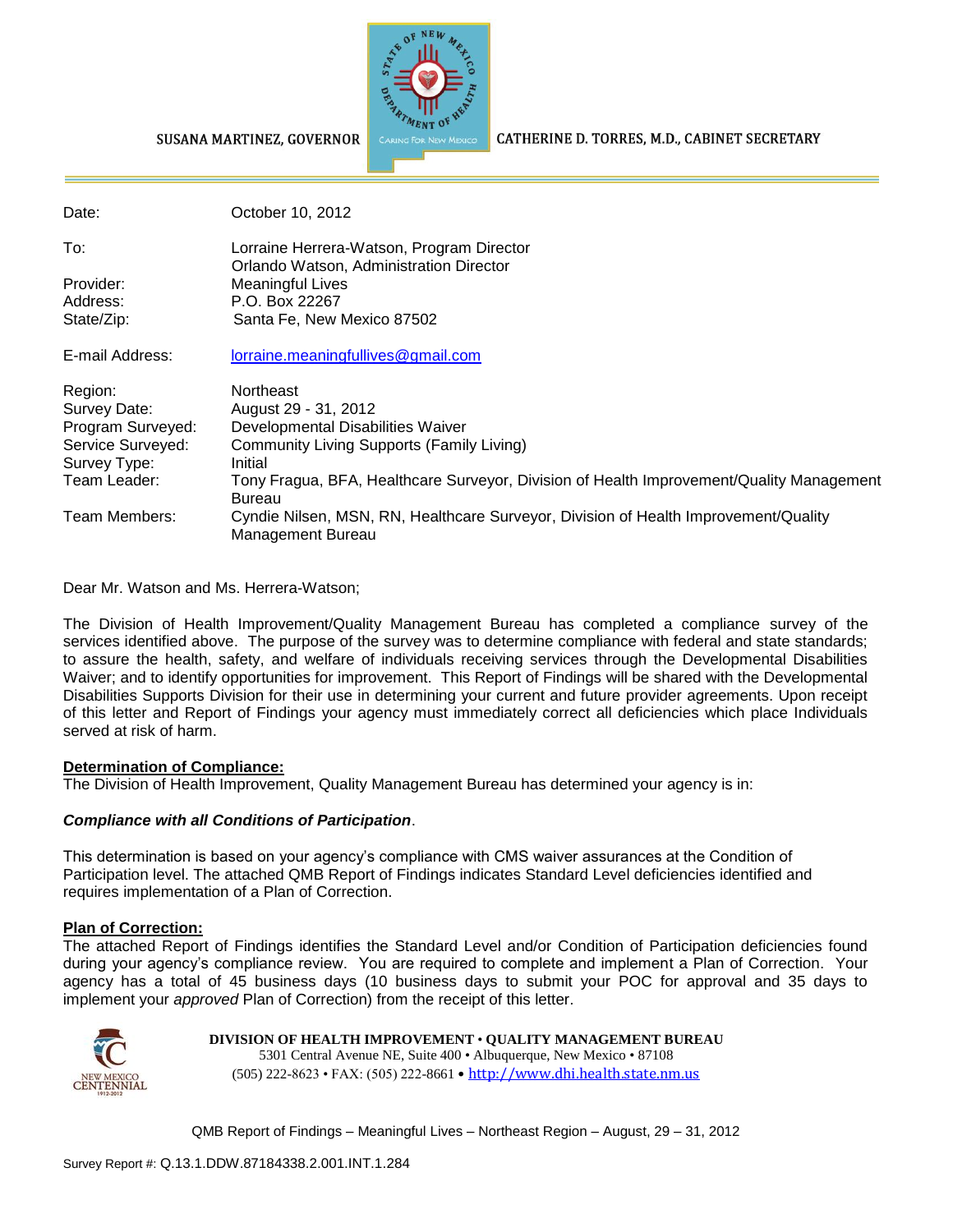#### **Submission of your Plan of Correction:**

Please submit your agency's Plan of Correction in the space on the two right columns of the Report of Findings. *(See attachment "A" for additional guidance in completing the Plan of Correction)*.

Within 10 business days of receipt of this letter your agency Plan of Correction must be submitted to the parties below:

#### **1. Quality Management Bureau, Attention: Plan of Correction Coordinator 5301 Central Ave. NE Suite 400 Albuquerque, NM 87108**

#### **2. Developmental Disabilities Supports Division Regional Office for region of service surveyed**

Upon notification from QMB that your *Plan of Correction has been approved*, you must implement all remedies and corrective actions to come into compliance. If your Plan of Correction is denied, you must resubmit a revised plan as soon as possible for approval, as your POC approval and all remedies must be completed within 45 business days of the receipt of this letter.

Failure to submit your POC within the allotted 10 business days or complete and implement your Plan of Correction within the total 45 business days allowed may result in the imposition of a \$200 per day Civil Monetary Penalty until it is received, completed and/or implemented.

#### **Request for Informal Reconsideration of Findings (IRF):**

If you disagree with a finding of deficient practice, you have 10 business days upon receipt of this notice to request an IRF. Submit your request for an IRF in writing to:

> QMB Deputy Bureau Chief 5301 Central Ave NE Suite #400 Albuquerque, NM 87108 Attention: IRF request

See Attachment "C" for additional guidance in completing the request for Informal Reconsideration of Findings. The request for an IRF will not delay the implementation of your Plan of Correction which must be completed within 45 total business days (10 business days to submit your POC for approval and 35 days to implement your *approved* Plan of Correction). Providers may not appeal the nature or interpretation of the standard or regulation, the team composition or sampling methodology. If the IRF approves the modification or removal of a finding, you will be advised of any changes.

Please call the Plan of Correction Coordinator at 505-699-9356 if you have questions about the Report of Findings or Plan of Correction. Thank you for your cooperation and for the work you perform.

Sincerely,

Tony Fragua, BFA

Tony Fragua, BFA Team Lead/Healthcare Surveyor Division of Health Improvement Quality Management Bureau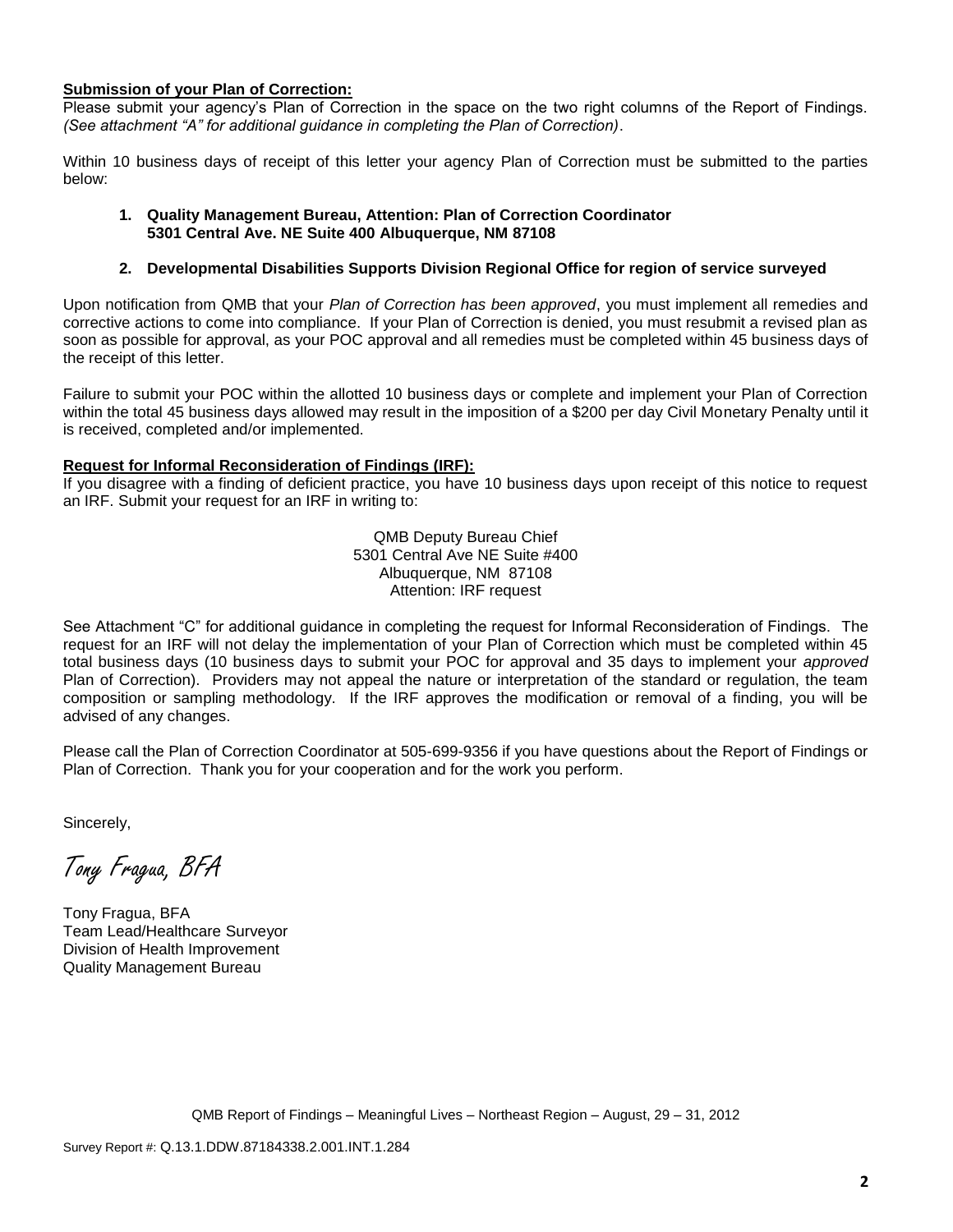| <b>Survey Process Employed:</b>             |                                                                                                                                    |                                                                                                          |  |
|---------------------------------------------|------------------------------------------------------------------------------------------------------------------------------------|----------------------------------------------------------------------------------------------------------|--|
| <b>Entrance Conference Date:</b>            | August 29, 2012                                                                                                                    |                                                                                                          |  |
| Present:                                    | <b>Meaningful Lives</b><br>Orlando Watson, Administration Director<br>Loraine Herrera-Watson, Program Director/Service Coordinator |                                                                                                          |  |
|                                             | <b>DOH/DHI/QMB</b>                                                                                                                 | Tony Fragua, BFA, Team Lead/Healthcare Surveyor<br>Cyndie Nielsen, MSN, RN, Healthcare Surveyor          |  |
| <b>Exit Conference Date:</b>                | August 30, 2012                                                                                                                    |                                                                                                          |  |
| Present:                                    | <b>Meaningful Lives</b>                                                                                                            | Lorraine Herrera-Watson, Program Director/Service Coordinator<br>Orlando Watson, Administration Director |  |
|                                             | <b>DOH/DHI/QMB</b>                                                                                                                 | Tony Fragua, BFA, Team Lead/Healthcare Surveyor<br>Cyndie Nielsen, MSN, RN, Healthcare Surveyor          |  |
|                                             |                                                                                                                                    | <b>DDSD - Northeast Regional Office</b><br>Charlene Cain, Northeast Regional Director, via phone         |  |
| <b>Total Homes Visited</b>                  | Number:                                                                                                                            | 4                                                                                                        |  |
| <b>Family Homes Visited</b><br>❖            | Number:                                                                                                                            | 4                                                                                                        |  |
| <b>Administrative Locations Visited</b>     | Number:                                                                                                                            | 1                                                                                                        |  |
| <b>Total Sample Size</b>                    | Number:                                                                                                                            | 4<br>0 - Jackson Class Members<br>4 - Non-Jackson Class Members<br>4 - Family Living                     |  |
| Persons Served Records Reviewed             | Number:                                                                                                                            | 4                                                                                                        |  |
| Persons Served Interviewed                  | Number:                                                                                                                            | 1                                                                                                        |  |
| Persons Served Observed                     | Number:<br>visits)                                                                                                                 | 3 (3 Individuals were not available during the on-site                                                   |  |
| <b>Direct Support Personnel Interviewed</b> | Number:                                                                                                                            | 4                                                                                                        |  |
| Direct Support Personnel Records Reviewed   | Number:                                                                                                                            | 12                                                                                                       |  |
| Service Coordinator Records Reviewed        | Number:                                                                                                                            | 1                                                                                                        |  |
| <b>Administrative Files Reviewed</b>        | <b>Billing Records</b><br><b>Medical Records</b>                                                                                   | <b>Incident Management Records</b>                                                                       |  |

- Personnel Files
- Training Records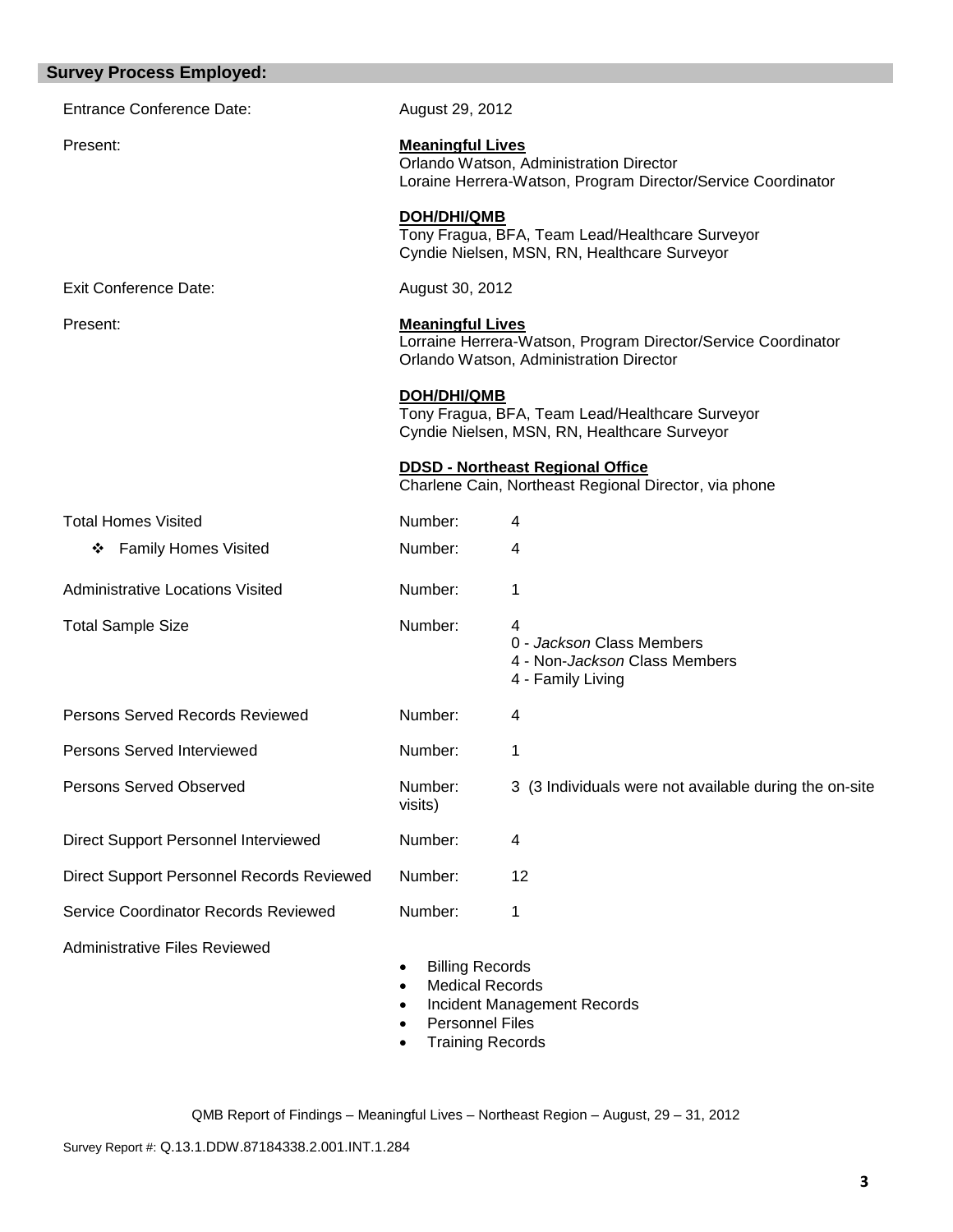- Agency Policy and Procedure
- Caregiver Criminal History Screening Records
- **•** Employee Abuse Registry
- Human Rights Notes and/or Meeting Minutes Evacuation Drills
- Quality Assurance / Improvement Plan
- CC: Distribution List: DOH Division of Health Improvement
	- DOH Developmental Disabilities Supports Division
	- DOH Office of Internal Audit
	- HSD Medical Assistance Division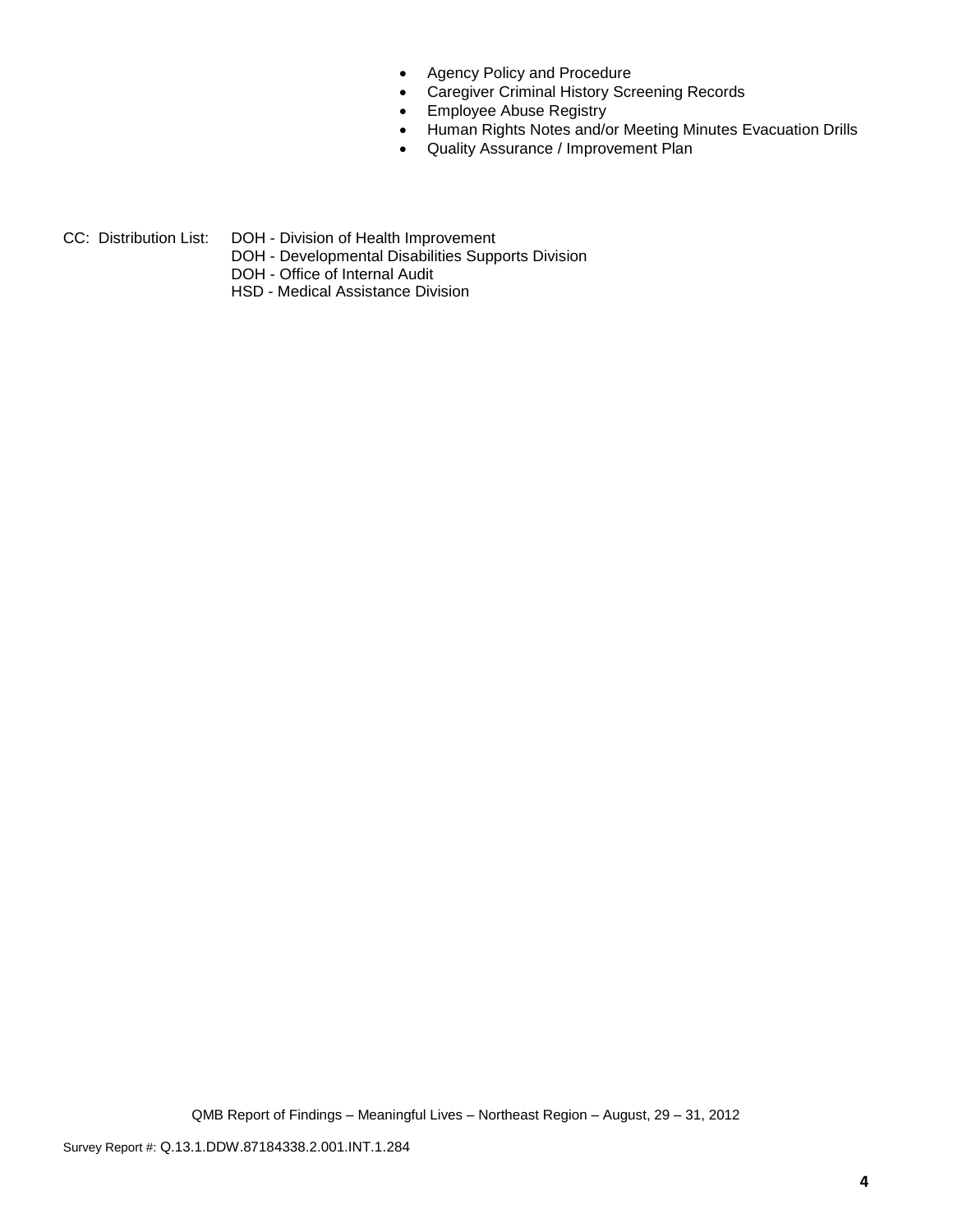## **Attachment A**

## **Provider Instructions for Completing the QMB Plan of Correction (POC) Process**

## *Introduction:*

After a QMB Compliance Survey, your QMB Report of Findings will be sent to you via e-mail.

Each provider must develop and implement a Plan of Correction (POC) that identifies specific quality assurance and quality improvement activities the agency will implement to correct deficiencies and prevent continued non compliance.

Agencies must submit their Plan of Correction within 10 business days from the date you receive the QMB Report of Findings. (Providers who do not submit a POC within 10 business days will be referred to the Internal Review Committee [IRC] for possible actions or sanctions).

Agencies must fully implement their approved Plan of Correction within 45 business days (10 business days to submit your POC for approval and 35 days to implement your approved Plan of Correction) from the date they receive the QMB Report of Findings. (Providers who fail to complete a POC within the 45 business days allowed shall be referred to the IRC for possible actions or sanctions.)

If you have questions about the Plan of Correction process, call the QMB Plan of Correction Coordinator at 505-699-9356 or email at Crystal.Lopez-Beck@state.nm.us. Requests for technical assistance must be requested through your DDSD Regional Office.

The POC process cannot resolve disputes regarding findings. If you wish to dispute a finding on the official Report of Findings, you must file an Informal Reconsideration of Findings (IRF) request within ten (10) business days of receiving your report. Please note that you must still submit a POC for findings that are in question (see Attachment "C").

## *Instructions for Completing Agency POC:*

## *Required Content*

Your Plan of Correction should provide a step-by-step description of the methods to correct each deficient practice to prevent recurrence and information that ensures the regulation cited is in compliance. The remedies noted in your POC are expected to be added to your Agency's required, annual Quality Assurance Plan.

If a deficiency has already been corrected, the plan should state how it was corrected, the completion date (date the correction was accomplished), and how possible recurrence of the deficiency will be prevented.

### *The Plan of Correction must address the required six CMS core elements to address each deficiency of the POC:*

- 1. How the specific and realistic corrective action will be accomplished for individuals found to have been affected by the deficient practice.
- 2. How the agency will identify other individuals who have the potential to be affected by the same deficient practice, and how the agency will act to protect individuals in similar situations.
- 3. What QA measures will be put into place or systemic changes made to ensure that the deficient practice will not recur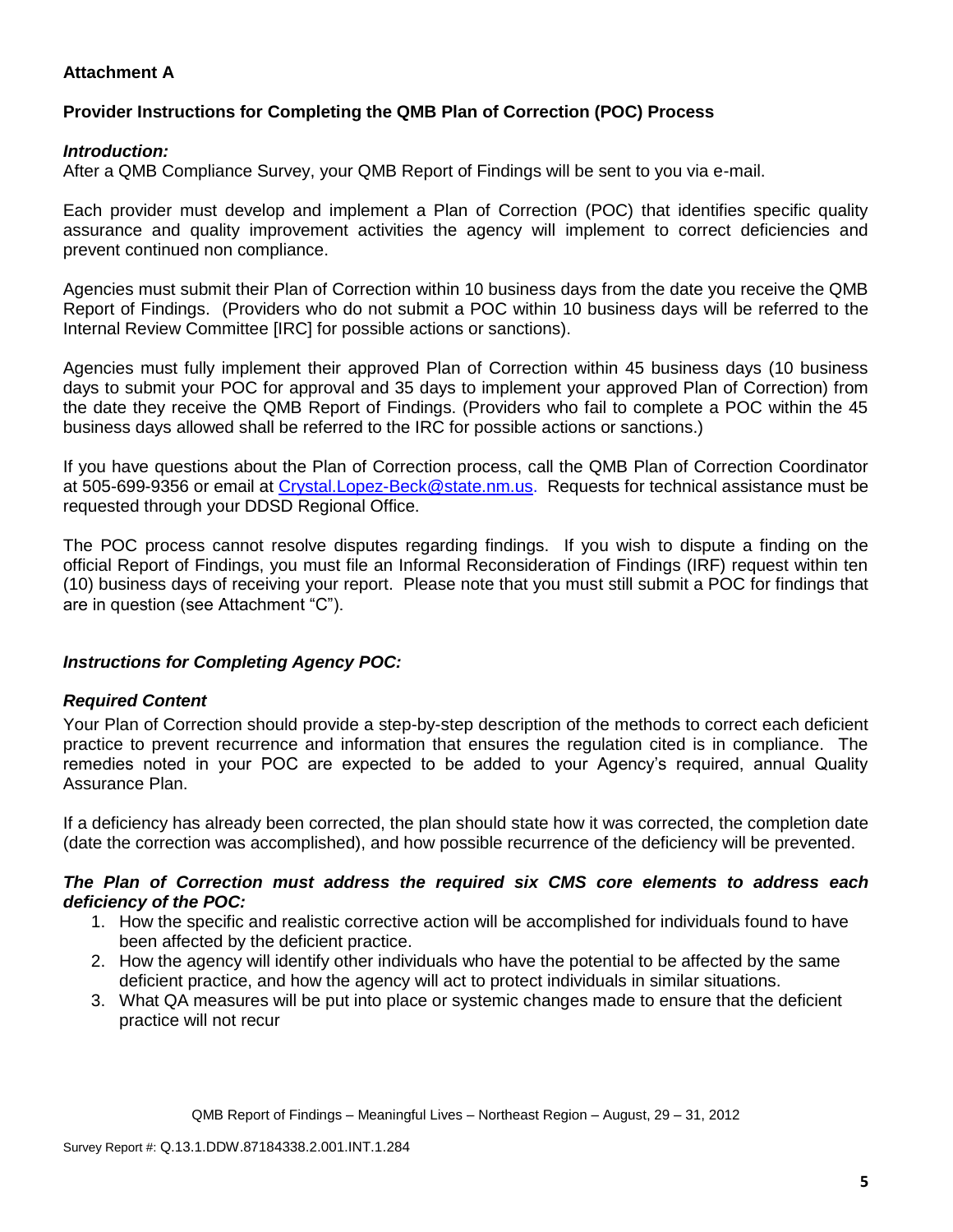- 4. Indicate how the agency plans to monitor its performance to make sure that solutions are sustained. The agency must develop a QA plan for ensuring that correction is achieved and sustained. This QA plan must be implemented, and the corrective action evaluated for its effectiveness. The plan of correction is integrated into the agency quality assurance system; and
- 5. Include dates when corrective action will be completed. The corrective action completion dates must be acceptable to the State.
- 6. The POC must be signed and dated by the agency director or other authorized official.

*The following details should be considered when developing your POC:*

- Details about how and when Consumer, Personnel and Residential files are audited by Agency personnel to ensure they contain required documents;
- Information about how Medication Administration Records are reviewed to verify they contain all required information before they are distributed, as they are being used, and after they are completed;
- Your processes for ensuring that all staff are trained in Core Competencies, Incident Reporting, and Individual-Specific service requirements, etc;
- How accuracy in Billing documentation is assured;
- How health, safety is assured;
- For Case Management Providers, how ISPs are reviewed to verify they meet requirements, how the timeliness of LOC packet submissions and consumer visits are tracked;
- Your process for gathering, analyzing and responding to Quality data; and,
- Details about Quality Targets in various areas, current status, analyses about why targets were not met, and remedies implemented.

*Note:* **Instruction or in-service of staff alone may not be a sufficient plan of correction.** This is a good first step toward correction, but additional steps should be taken to ensure the deficiency is corrected and will not recur.

## *Completion Dates*

- The plan of correction must include a **completion date** (entered in the far right-hand column) for each finding. Be sure the date is **realistic** in the amount of time your Agency will need to correct the deficiency; not to exceed 45 total business days.
- Direct care issues should be corrected immediately and monitored appropriately.
- Some deficiencies may require a staged plan to accomplish total correction.
- Deficiencies requiring replacement of equipment, etc., may require more time to accomplish correction but should show reasonable time frames.

## *Initial Submission of the Plan of Correction Requirements*

- 1. The Plan of Correction must be completed on the official QMB Survey Report of Findings/Plan of Correction Form and received by QMB within ten (10) business days from the date you received the report of findings.
- 2. For questions about the POC process, call the QMB POC Coordinator, Crystal Lopez-Beck at 505- 699-9356 for assistance.
- 3. For Technical Assistance (TA) in developing or implementing your POC, contact your local DDSD Regional Office.
- 4. Submit your POC to Crystal Lopez-Beck, POC Coordinator in any of the following ways:
	- a. Electronically at Crystal.Lopez-Beck@state.nm.us *(preferred method)*
	- b. Fax to 505-222-8661, or
	- c. Mail to POC Coordinator, 5301 Central Avenue SW, Suite 400, Albuquerque, NM 87108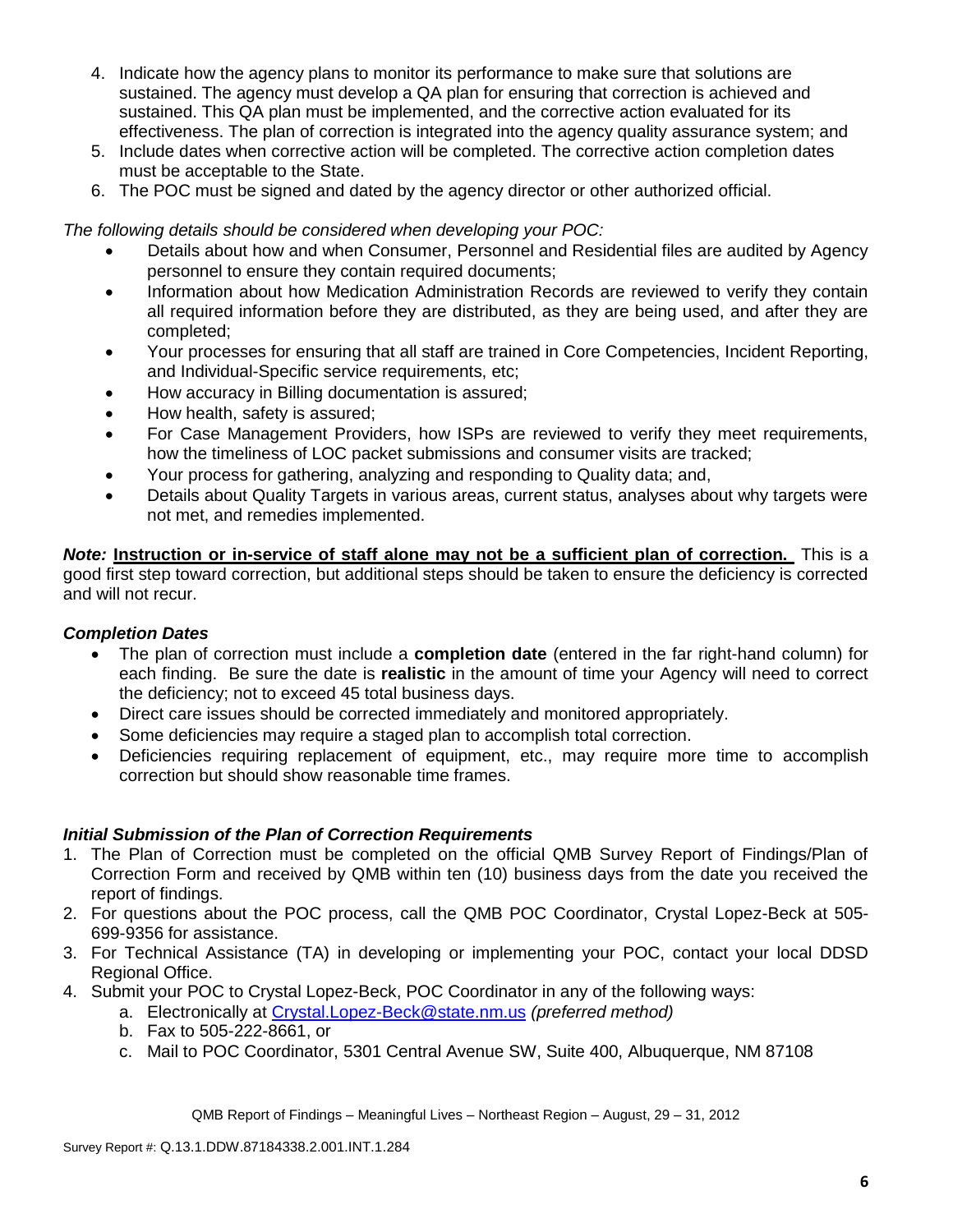- 5. Do not submit supporting documentation (evidence of compliance) to QMB until after your POC has been approved by the QMB.
- 6. QMB will notify you when your POC has been "approve" or "denied."
	- a. During this time, whether your POC is "approved," or "denied," you will have a maximum of 45 business days from the date of receipt of your Report of Findings to correct all survey deficiencies.
	- b. If your POC is denied, it must be revised and resubmitted as soon as possible, as the 45 business day limit is in effect.
	- c. If your POC is denied a second time your agency may be referred to the Internal Review Committee.
	- d. You will receive written confirmation when your POC has been approved by QMB and a final deadline for completion of your POC.
- 7. Failure to submit your POC within 10 business days without prior approval of an extension by QMB will result in a referral to the Internal Review Committee and the possible implementation of monetary penalties and/or sanctions.

# *POC Document Submission Requirements*

Once your POC has been approved by the QMB Plan of Correction Coordinator you must submit copies of documents as evidence that all deficiencies have been corrected, as follows.

- 1. Your internal documents are due within a *maximum* of 45 business days of receipt of your Report of Findings.
- 2. You may submit your documents by postal mail (paper hard copy or on a disc), fax, or electronically (scanned and attached to e-mails).
- 3. All submitted documents *must be annotated*; please be sure the tag numbers and Identification numbers are indicated on each document submitted. Documents which are not annotated with the Tag number and Identification number may not be accepted.
- 4. Do not submit original documents; Please provide copies or scanned electronic files for evidence. Originals must be maintained in the agency file(s) per DDSD Standards.
- 5. In lieu of some documents, you may submit copies of file or home audit forms that clearly indicate cited deficiencies have been corrected, other attestations of correction must be approved by the Plan of Correction Coordinator prior to their submission.
- 6. For billing deficiencies, you must submit:
	- a. Evidence of an internal audit of billing documentation for a sample of individuals and timeframes;
	- b. Copies of "void and adjust" forms submitted to correct all over-billed or unjustified units billed identified during your internal audit.

Revisions, Modifications or Extensions to your Plan of Correction (post QMB approval) must be made in writing and submitted to the Plan of Correction Coordinator, prior to the due date and are approved on a case-by-case basis. No changes may be made to your POC or the timeframes for implementation without written approval of the POC Coordinator.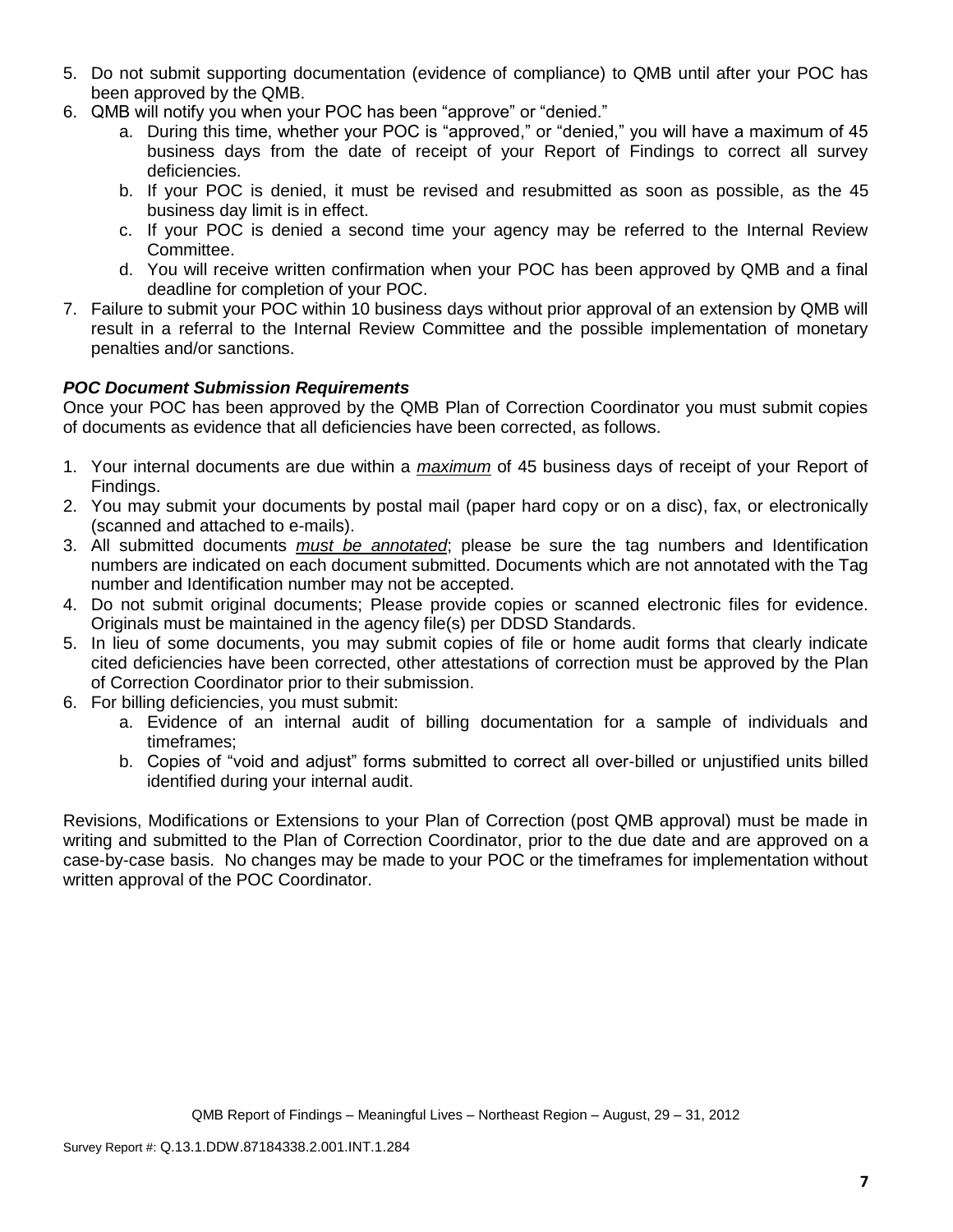## **QMB Determinations of Compliance**

"Compliance with Conditions of Participation"

The QMB determination of "Compliance with Conditions of Participation," indicates that a provider is in compliance with all 'Conditions of Participation,' (CoP) but may have standard level deficiencies (deficiencies which are not at the condition level) out of compliance. The agency has obtained a level of compliance such that there is a minimal potential for harm to individuals' health and safety. To qualify for a determination of Compliance with Conditions of Participation, the provider must be in compliance with *all* Conditions of Participation.

### "Partial-Compliance with Conditions of Participation"

The QMB determination of "Partial-Compliance with Conditions of Participation" indicates that a provider is out of compliance with one (1) to three (3) 'Conditions of Participation.' This partialcompliance, if not corrected, may result in a serious negative outcome or the potential for more than minimal harm to individuals' health and safety. The Agency may also have standard level deficiencies (deficiencies which are not at the condition level).

Providers receiving a repeat determination of 'Partial-Compliance' for repeat deficiencies of CoPs may be referred by the Quality Management Bureau to the Internal Review Committee (IRC) for consideration of remedies and possible actions.

## "Non-Compliant with Conditions of Participation":

The QMB determination of "Non-Compliance with Conditions of Participation," indicates a provider is significantly out of compliance with Conditions of Participation and/or has:

- Four (4) Conditions of Participation out of compliance.
- Multiple findings of widespread non-compliance with any standard or regulation with a significant potential for more than minimal harm.
- Any finding of actual harm or Immediate Jeopardy.

The Agency may also have standard level deficiencies (deficiencies which are not at the condition level).

Providers receiving a repeat determination of 'Non-Compliance' will be referred by Quality Management Bureau to the Internal Review Committee (IRC) for consideration of remedies and possible actions.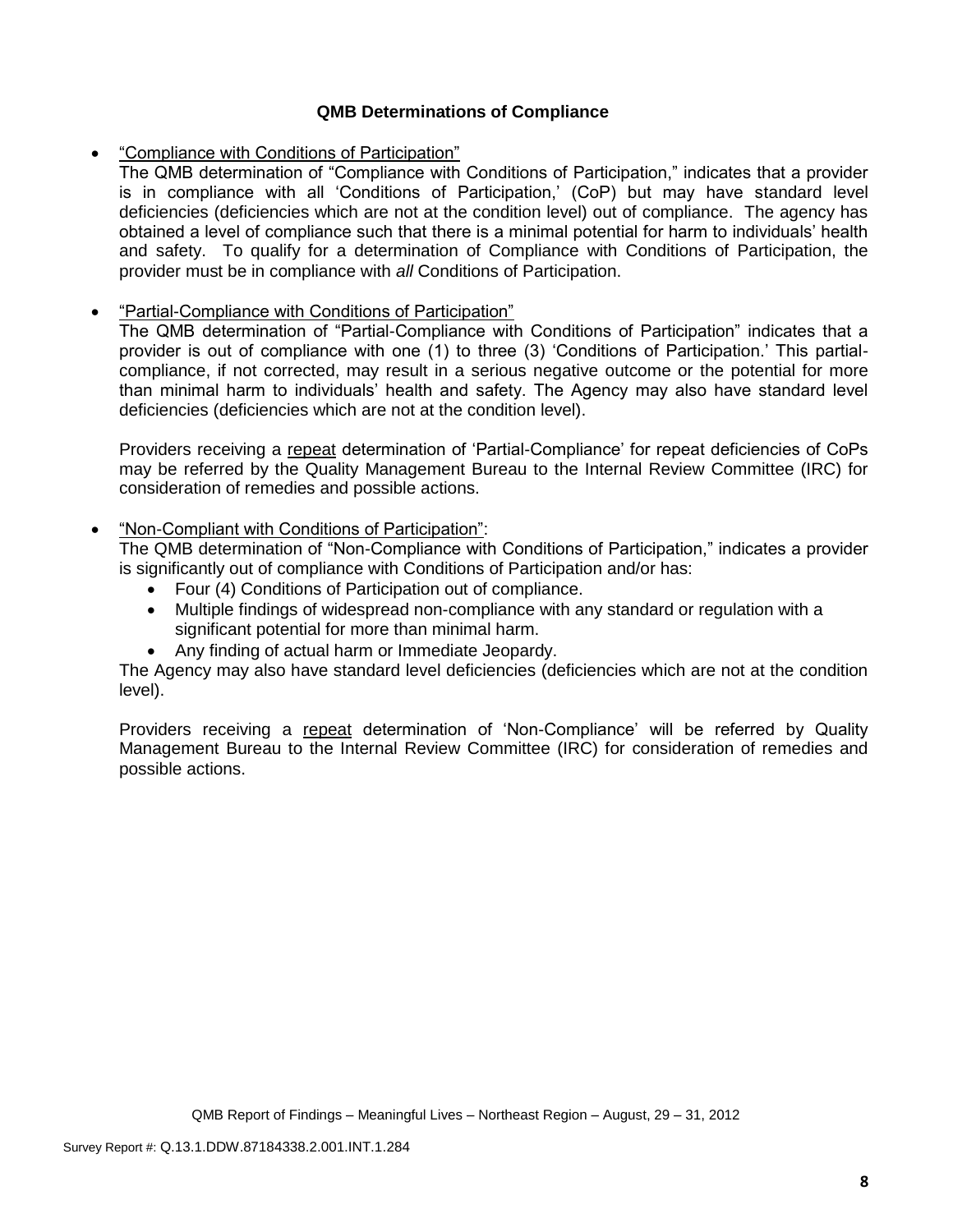### **Guidelines for the Provider Informal Reconsideration of Finding (IRF) Process**

# **Introduction:**

Throughout the QMB Survey process, surveyors are openly communicating with providers. Open communication means surveyors have clarified issues and/or requested missing information before completing the review through the use of the signed/dated "Document Request," or "administrative Needs," etc. forms. Regardless, there may still be instances where the provider disagrees with a specific finding. Providers may use the following process to informally dispute a finding.

# **Instructions:**

- 1. The Informal Reconsideration of the Finding (IRF) request must be in writing to the QMB Deputy Bureau Chief **within 10 business days** of receipt of the final Report of Findings.
- 2. The written request for an IRF *must* be completed on the QMB Request for Informal Reconsideration of Finding form available on the QMB website:<http://dhi.health.state.nm.us/qmb>
- 3. The written request for an IRF must specify in detail the request for reconsideration and why the finding is inaccurate.
- 4. The IRF request must include all supporting documentation or evidence.
- 5. If you have questions about the IRC process, email the IRF Chairperson, Scott Good at [scott.good@state.nm.us](mailto:scott.good@state.nm.us) for assistance.

# **The following limitations apply to the IRF process:**

- The request for an IRF and all supporting evidence must be received within 10 business days.
- Findings based on evidence requested during the survey and not provided may not be subject to reconsideration.
- The supporting documentation must be new evidence not previously reviewed or requested by the survey team.
- Providers must continue to complete their Plan of Correction during the IRF process
- Providers may not request an IRF to challenge the sampling methodology.
- Providers may not request an IRF based on disagreement with the nature of the standard or regulation.
- Providers may not request an IRF to challenge the team composition.
- Providers may not request an IRF to challenge the DHI/QMB determination of compliance or the length of their DDSD provider contract.

A Provider forfeits the right to an IRF if the request is not made within 10 business days of receiving the report and/or does not include all supporting documentation or evidence to show compliance with the standards and regulations.

The IRF Committee will review the request, the Provider will be notified in writing of the ruling; no face-toface meeting will be conducted.

When a Provider requests that a finding be reconsidered, it does not stop or delay the Plan of Correction process. **Providers must continue to complete the Plan of Correction, including the finding in dispute regardless of the IRF status.** If a finding is removed or modified, it will be noted and removed or modified from the Report of Findings. It should be noted that in some cases a Plan of Correction may be completed prior to the IRF process being completed. The provider will be notified in writing on the decisions of the IRF committee.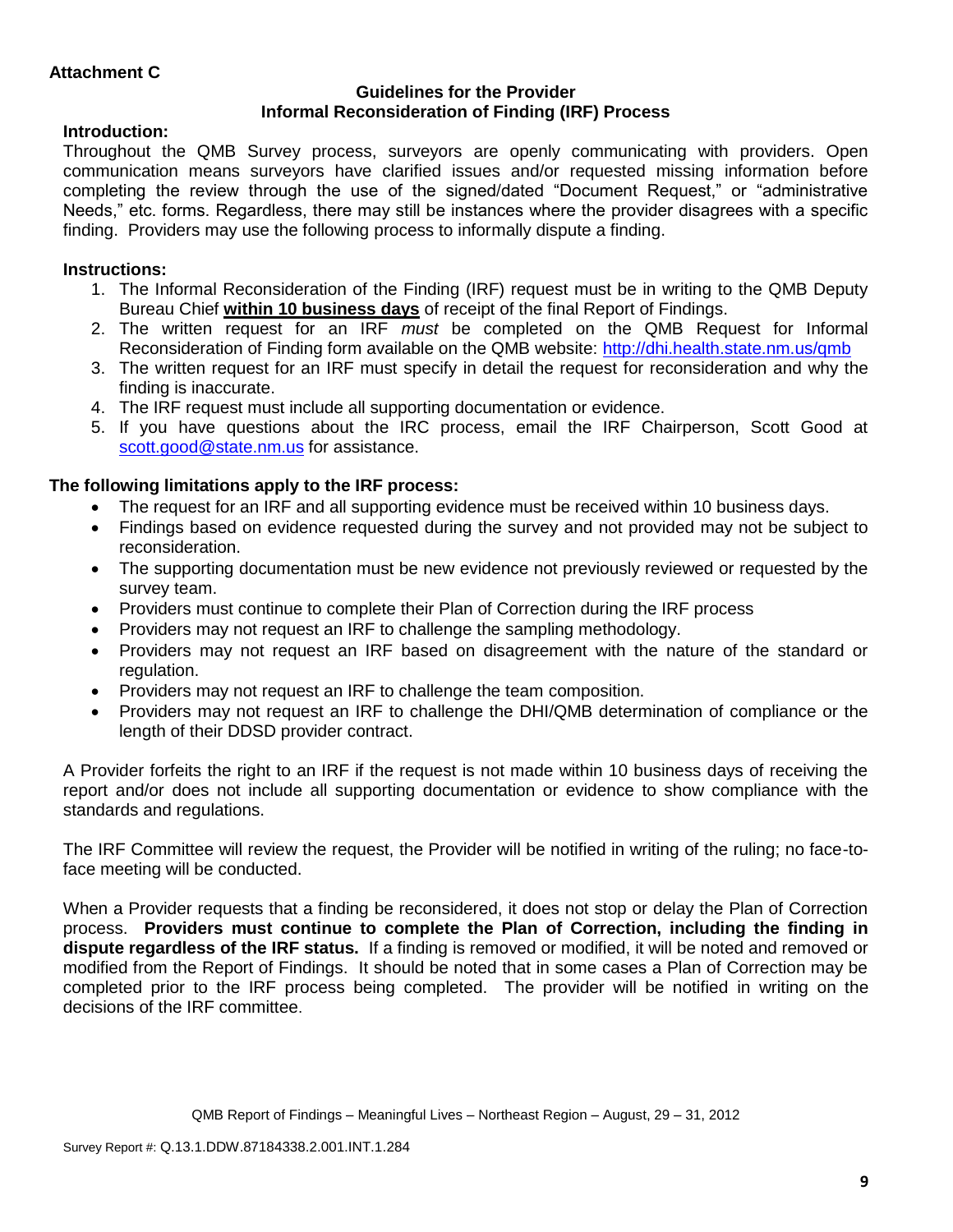| Agency:                 | <b>Meaningful Lives - Northeast Region</b>       |
|-------------------------|--------------------------------------------------|
| Program:                | Developmental Disabilities Waiver                |
| Service:                | <b>Community Living Supports (Family Living)</b> |
| <b>Monitoring Type:</b> | <b>Initial Survey</b>                            |
| Date of Survey:         | August 29 – 31, 2012                             |

| <b>Standard of Care</b>                                                                                   | <b>Deficiencies</b>                              | <b>Agency Plan of Correction, On-going</b><br><b>QA/QI &amp; Responsible Party</b>                                                     | <b>Date</b><br><b>Due</b> |
|-----------------------------------------------------------------------------------------------------------|--------------------------------------------------|----------------------------------------------------------------------------------------------------------------------------------------|---------------------------|
|                                                                                                           |                                                  | <b>CMS Assurance – Service Plans: ISP Implementation –</b> Services are delivered in accordance with the service plan, including type, |                           |
| scope, amount, duration and frequency specified in the service plan.                                      |                                                  |                                                                                                                                        |                           |
| Tag # 1A32 & 6L14 ISP Implementation                                                                      | <b>Standard Level Deficiency</b>                 |                                                                                                                                        |                           |
|                                                                                                           |                                                  |                                                                                                                                        |                           |
| NMAC 7.26.5.16.C and D Development of the                                                                 | Based on record review, the Agency failed to     | <b>Provider:</b>                                                                                                                       |                           |
| ISP. Implementation of the ISP. The ISP shall                                                             | implement the ISP according to the timelines     | State your Plan of Correction for the                                                                                                  |                           |
| be implemented according to the timelines                                                                 | determined by the IDT and as specified in the    | deficiencies cited in this tag here: $\rightarrow$                                                                                     |                           |
| determined by the IDT and as specified in the<br>ISP for each stated desired outcomes and action          | ISP for each stated desired outcomes and action  |                                                                                                                                        |                           |
| plan.                                                                                                     | plan for 1 of 4 individuals.                     |                                                                                                                                        |                           |
|                                                                                                           | Per Individuals ISP the following was found with |                                                                                                                                        |                           |
| C. The IDT shall review and discuss information                                                           | regards to the implementation of ISP Outcomes:   |                                                                                                                                        |                           |
| and recommendations with the individual, with                                                             |                                                  |                                                                                                                                        |                           |
| the goal of supporting the individual in attaining                                                        | <b>Residential Files Reviewed:</b>               |                                                                                                                                        |                           |
| desired outcomes. The IDT develops an ISP                                                                 |                                                  |                                                                                                                                        |                           |
| based upon the individual's personal vision                                                               | <b>Family Living Data Collection/Data</b>        |                                                                                                                                        |                           |
| statement, strengths, needs, interests and                                                                | Tracking/Progress with regards to ISP            |                                                                                                                                        |                           |
| preferences. The ISP is a dynamic document,                                                               | <b>Outcomes:</b>                                 | <b>Provider:</b>                                                                                                                       |                           |
| revised periodically, as needed, and amended to                                                           |                                                  | <b>Enter your ongoing Quality Assurance/Quality</b>                                                                                    |                           |
| reflect progress towards personal goals and                                                               | Individual #1                                    | Improvement processes as it related to this tag                                                                                        |                           |
| achievements consistent with the individual's                                                             | • "Live Outcome: Action Step; Work on            | number here: $\rightarrow$                                                                                                             |                           |
| future vision. This regulation is consistent with                                                         | literacy skills," is to be completed 1 hour, 2   |                                                                                                                                        |                           |
| standards established for individual plan                                                                 | times per week. Outcome/Action Step was          |                                                                                                                                        |                           |
| development as set forth by the commission on                                                             | not being completed at the required              |                                                                                                                                        |                           |
| the accreditation of rehabilitation facilities                                                            | frequency for 8/1 - 29, 2012.                    |                                                                                                                                        |                           |
| (CARF) and/or other program accreditation                                                                 |                                                  |                                                                                                                                        |                           |
| approved and adopted by the developmental                                                                 |                                                  |                                                                                                                                        |                           |
| disabilities division and the department of health.<br>It is the policy of the developmental disabilities |                                                  |                                                                                                                                        |                           |
| division (DDD), that to the extent permitted by                                                           |                                                  |                                                                                                                                        |                           |
|                                                                                                           |                                                  |                                                                                                                                        |                           |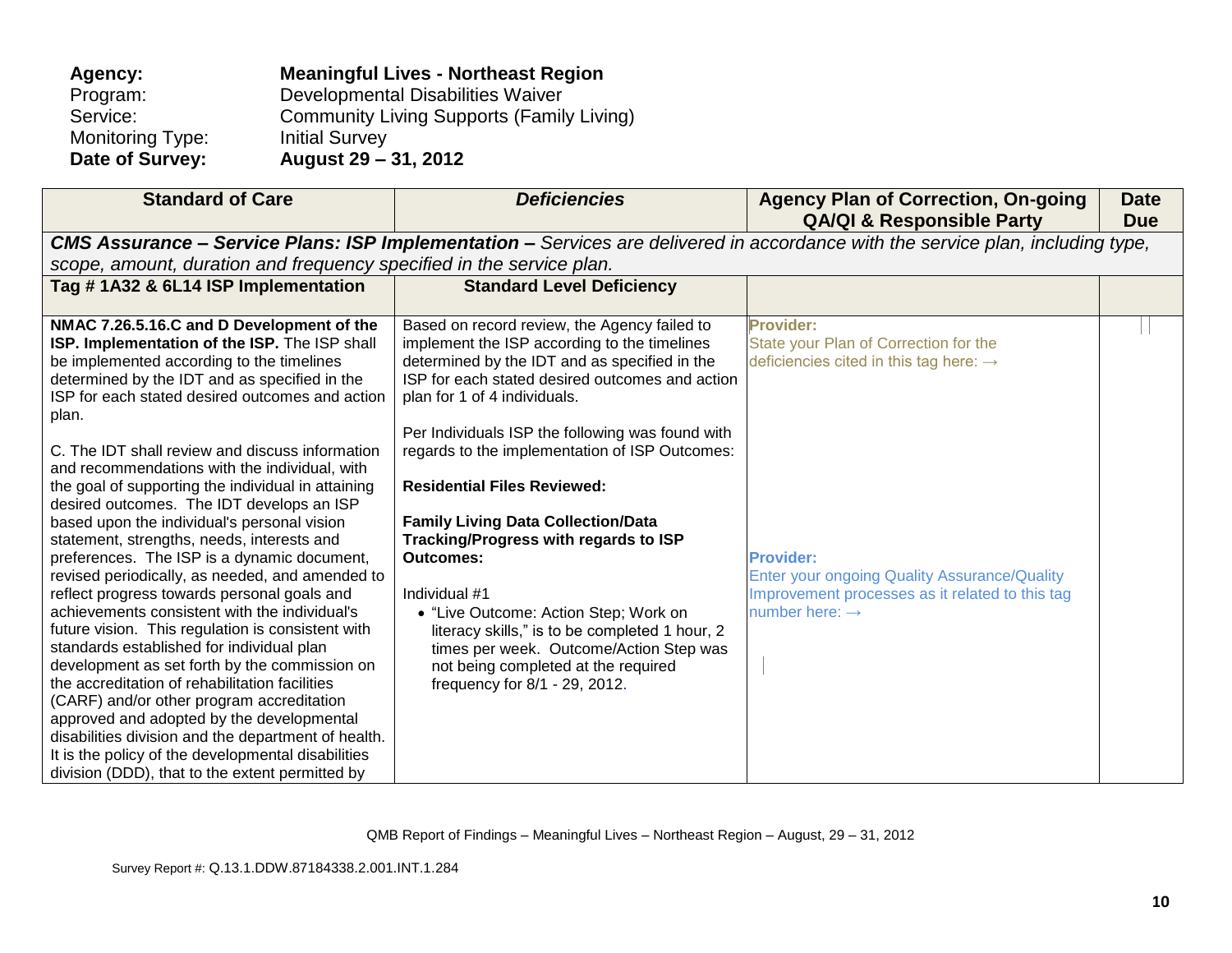| funding, each individual receive supports and                                              |  |  |
|--------------------------------------------------------------------------------------------|--|--|
| services that will assist and encourage<br>independence and productivity in the community  |  |  |
| and attempt to prevent regression or loss of                                               |  |  |
| current capabilities. Services and supports                                                |  |  |
| include specialized and/or generic services,                                               |  |  |
| training, education and/or treatment as                                                    |  |  |
| determined by the IDT and documented in the<br>ISP.                                        |  |  |
|                                                                                            |  |  |
| D. The intent is to provide choice and obtain                                              |  |  |
| opportunities for individuals to live, work and                                            |  |  |
| play with full participation in their communities.                                         |  |  |
| The following principles provide direction and<br>purpose in planning for individuals with |  |  |
| developmental disabilities.                                                                |  |  |
| [05/03/94; 01/15/97; Recompiled 10/31/01]                                                  |  |  |
|                                                                                            |  |  |
|                                                                                            |  |  |
|                                                                                            |  |  |
|                                                                                            |  |  |
|                                                                                            |  |  |
|                                                                                            |  |  |
|                                                                                            |  |  |
|                                                                                            |  |  |
|                                                                                            |  |  |
|                                                                                            |  |  |
|                                                                                            |  |  |
|                                                                                            |  |  |
|                                                                                            |  |  |
|                                                                                            |  |  |
|                                                                                            |  |  |
|                                                                                            |  |  |
|                                                                                            |  |  |
|                                                                                            |  |  |
|                                                                                            |  |  |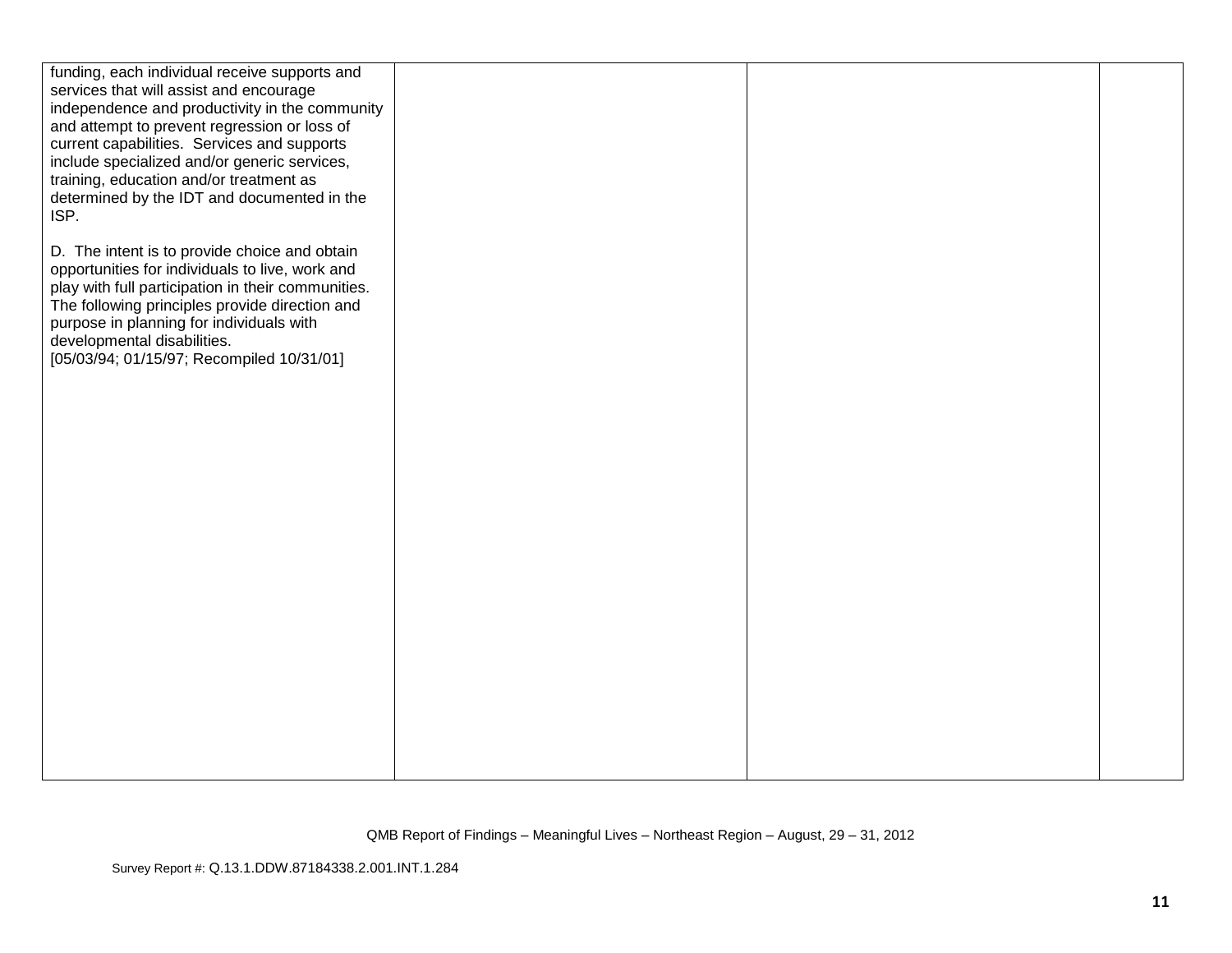| Tag # 6L14 Residential Case File                                                                                                                                                                                                                                                                                                                                                                                                                                                                                                                                                                                                                                                                                                                                                                                                                                                                                                                                                                                                                                                                                                                                                                  | <b>Standard Level Deficiency</b>                                                                                                                                                                                                                                                                                                                                                                                                                                                                                                                                                   |                                                                                                                                                                                                                                                                      |  |
|---------------------------------------------------------------------------------------------------------------------------------------------------------------------------------------------------------------------------------------------------------------------------------------------------------------------------------------------------------------------------------------------------------------------------------------------------------------------------------------------------------------------------------------------------------------------------------------------------------------------------------------------------------------------------------------------------------------------------------------------------------------------------------------------------------------------------------------------------------------------------------------------------------------------------------------------------------------------------------------------------------------------------------------------------------------------------------------------------------------------------------------------------------------------------------------------------|------------------------------------------------------------------------------------------------------------------------------------------------------------------------------------------------------------------------------------------------------------------------------------------------------------------------------------------------------------------------------------------------------------------------------------------------------------------------------------------------------------------------------------------------------------------------------------|----------------------------------------------------------------------------------------------------------------------------------------------------------------------------------------------------------------------------------------------------------------------|--|
| Developmental Disabilities (DD) Waiver Service<br>Standards effective 4/1/2007<br><b>CHAPTER 6. VIII. COMMUNITY LIVING</b><br><b>SERVICE PROVIDER AGENCY</b><br><b>REQUIREMENTS</b><br>A. Residence Case File: For individuals<br>receiving Supported Living or Family Living, the<br>Agency shall maintain in the individual's home a<br>complete and current confidential case file for<br>each individual. For individuals receiving<br>Independent Living Services, rather than<br>maintaining this file at the individual's home, the<br>complete and current confidential case file for<br>each individual shall be maintained at the<br>agency's administrative site. Each file shall<br>include the following:<br>(1) Complete and current ISP and all<br>supplemental plans specific to the individual;<br>(2) Complete and current Health Assessment<br>Tool;<br>(3) Current emergency contact information,<br>which includes the individual's address,<br>telephone number, names and telephone<br>numbers of residential Community Living<br>Support providers, relatives, or guardian or<br>conservator, primary care physician's name(s)<br>and telephone number(s), pharmacy name, | Based on record review, the Agency failed to<br>maintain a complete and confidential case file in<br>the residence for 2 of 4 Individuals receiving<br>Family Living Services.<br>The following was not found, incomplete and/or<br>not current:<br>• Current Emergency & Personal<br><b>Identification Information</b><br>Did not contain Individual's address (#2)<br>° Did not contain Individual's phone number<br>(#2)<br>• Health Care Plans<br>$^{\circ}$ Pain (#1)<br>• Progress Notes/Daily Contacts Logs:<br>$\degree$ Individual #1 - None found for 8/22 - 28.<br>2012 | Provider:<br>State your Plan of Correction for the<br>deficiencies cited in this tag here: $\rightarrow$<br><b>Provider:</b><br><b>Enter your ongoing Quality Assurance/Quality</b><br>Improvement processes as it related to this tag<br>number here: $\rightarrow$ |  |
| address and telephone number and dentist<br>name, address and telephone number, and<br>health plan;                                                                                                                                                                                                                                                                                                                                                                                                                                                                                                                                                                                                                                                                                                                                                                                                                                                                                                                                                                                                                                                                                               |                                                                                                                                                                                                                                                                                                                                                                                                                                                                                                                                                                                    |                                                                                                                                                                                                                                                                      |  |
| (4) Up-to-date progress notes, signed and<br>dated by the person making the note for at least<br>the past month (older notes may be transferred<br>to the agency office);                                                                                                                                                                                                                                                                                                                                                                                                                                                                                                                                                                                                                                                                                                                                                                                                                                                                                                                                                                                                                         |                                                                                                                                                                                                                                                                                                                                                                                                                                                                                                                                                                                    |                                                                                                                                                                                                                                                                      |  |
| (5) Data collected to document ISP Action Plan                                                                                                                                                                                                                                                                                                                                                                                                                                                                                                                                                                                                                                                                                                                                                                                                                                                                                                                                                                                                                                                                                                                                                    |                                                                                                                                                                                                                                                                                                                                                                                                                                                                                                                                                                                    |                                                                                                                                                                                                                                                                      |  |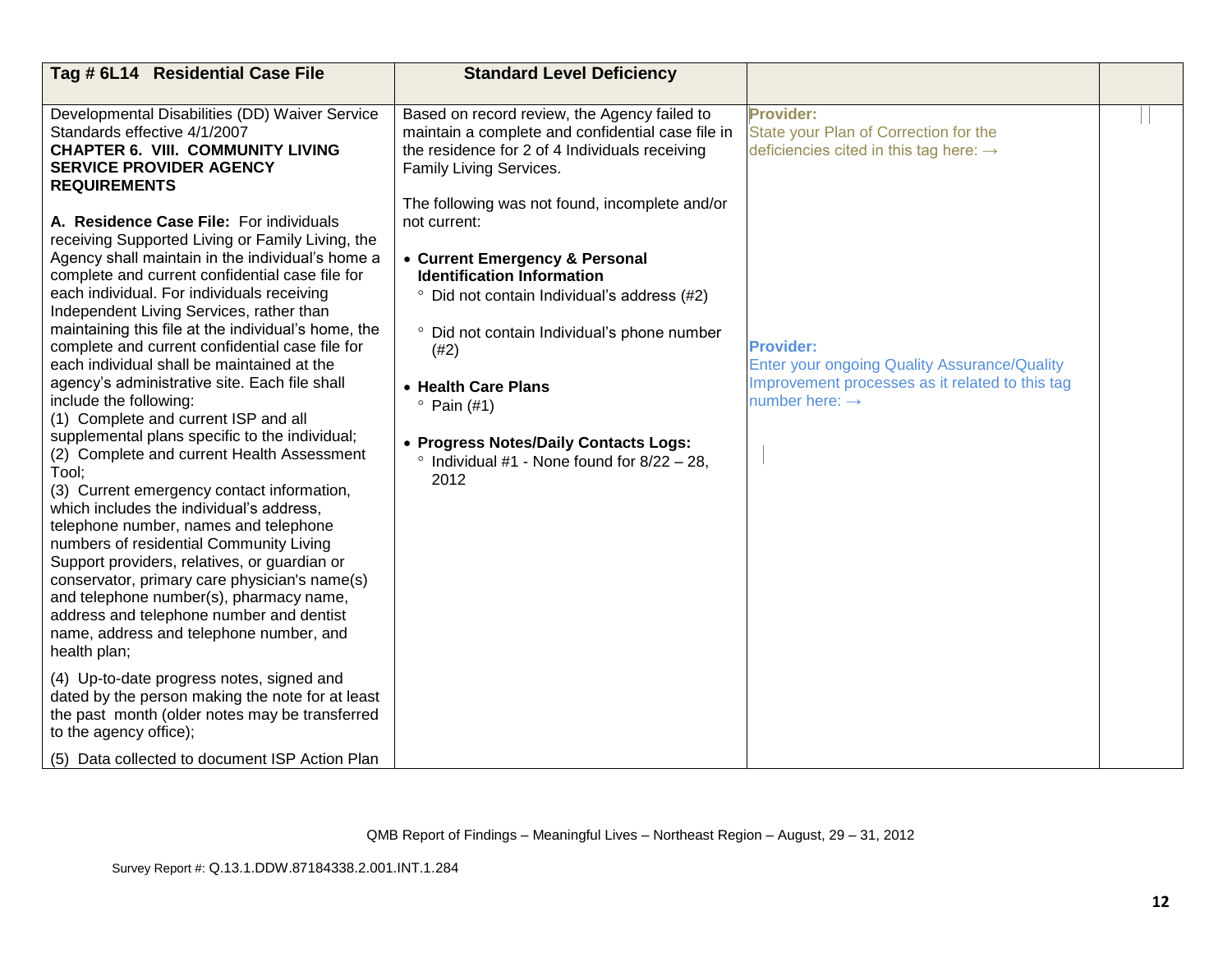| implementation                                       |  |  |
|------------------------------------------------------|--|--|
| (6) Progress notes written by direct care staff      |  |  |
| and by nurses regarding individual health status     |  |  |
| and physical conditions including action taken in    |  |  |
| response to identified changes in condition for at   |  |  |
| least the past month;                                |  |  |
| (7) Physician's or qualified health care providers   |  |  |
| written orders;                                      |  |  |
| (8) Progress notes documenting implementation        |  |  |
| of a physician's or qualified health care            |  |  |
| provider's order(s);                                 |  |  |
| (9) Medication Administration Record (MAR) for       |  |  |
| the past three (3) months which includes:            |  |  |
| (a) The name of the individual;                      |  |  |
| (b) A transcription of the healthcare                |  |  |
| practitioners prescription including the             |  |  |
| brand and generic name of the medication;            |  |  |
| Diagnosis for which the medication is<br>(C)         |  |  |
| prescribed;                                          |  |  |
| (d) Dosage, frequency and method/route of            |  |  |
| delivery;                                            |  |  |
| (e) Times and dates of delivery;                     |  |  |
| Initials of person administering or assisting<br>(f) |  |  |
| with medication; and                                 |  |  |
| An explanation of any medication<br>(g)              |  |  |
| irregularity, allergic reaction or adverse           |  |  |
| effect.                                              |  |  |
| (h) For PRN medication an explanation for the        |  |  |
| use of the PRN must include:                         |  |  |
| Observable signs/symptoms or<br>(i)                  |  |  |
| circumstances in which the medication                |  |  |
| is to be used, and                                   |  |  |
| Documentation of the<br>(ii)                         |  |  |
| effectiveness/result of the PRN                      |  |  |
| delivered.                                           |  |  |
| A MAR is not required for individuals<br>(1)         |  |  |
| participating in Independent Living Services         |  |  |
| who self-administer their own medication.            |  |  |
| However, when medication administration              |  |  |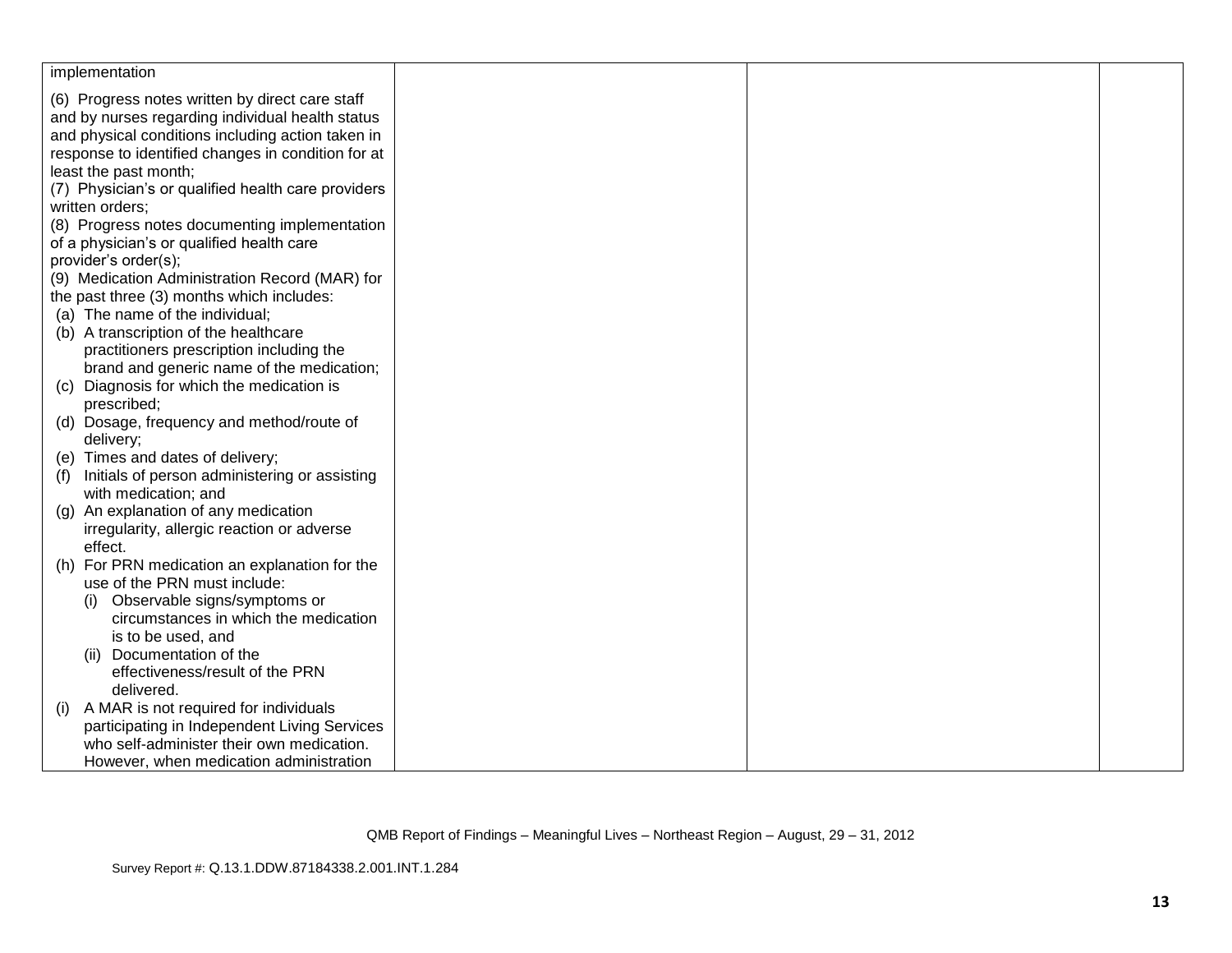| is provided as part of the Independent             |  |  |
|----------------------------------------------------|--|--|
| Living Service a MAR must be maintained            |  |  |
| at the individual's home and an updated            |  |  |
| copy must be placed in the agency file on a        |  |  |
| weekly basis.                                      |  |  |
| (10) Record of visits to healthcare practitioners  |  |  |
| including any treatment provided at the visit and  |  |  |
| a record of all diagnostic testing for the current |  |  |
| ISP year; and                                      |  |  |
| (11) Medical History to include: demographic       |  |  |
| data, current and past medical diagnoses           |  |  |
| including the cause (if known) of the              |  |  |
| developmental disability and any psychiatric       |  |  |
| diagnosis, allergies (food, environmental,         |  |  |
| medications), status of routine adult health care  |  |  |
| screenings, immunizations, hospital discharge      |  |  |
| summaries for past twelve (12) months, past        |  |  |
| medical history including hospitalizations,        |  |  |
| surgeries, injuries, family history and current    |  |  |
| physical exam.                                     |  |  |
|                                                    |  |  |
|                                                    |  |  |
|                                                    |  |  |
|                                                    |  |  |
|                                                    |  |  |
|                                                    |  |  |
|                                                    |  |  |
|                                                    |  |  |
|                                                    |  |  |
|                                                    |  |  |
|                                                    |  |  |
|                                                    |  |  |
|                                                    |  |  |
|                                                    |  |  |
|                                                    |  |  |
|                                                    |  |  |
|                                                    |  |  |
|                                                    |  |  |
|                                                    |  |  |
|                                                    |  |  |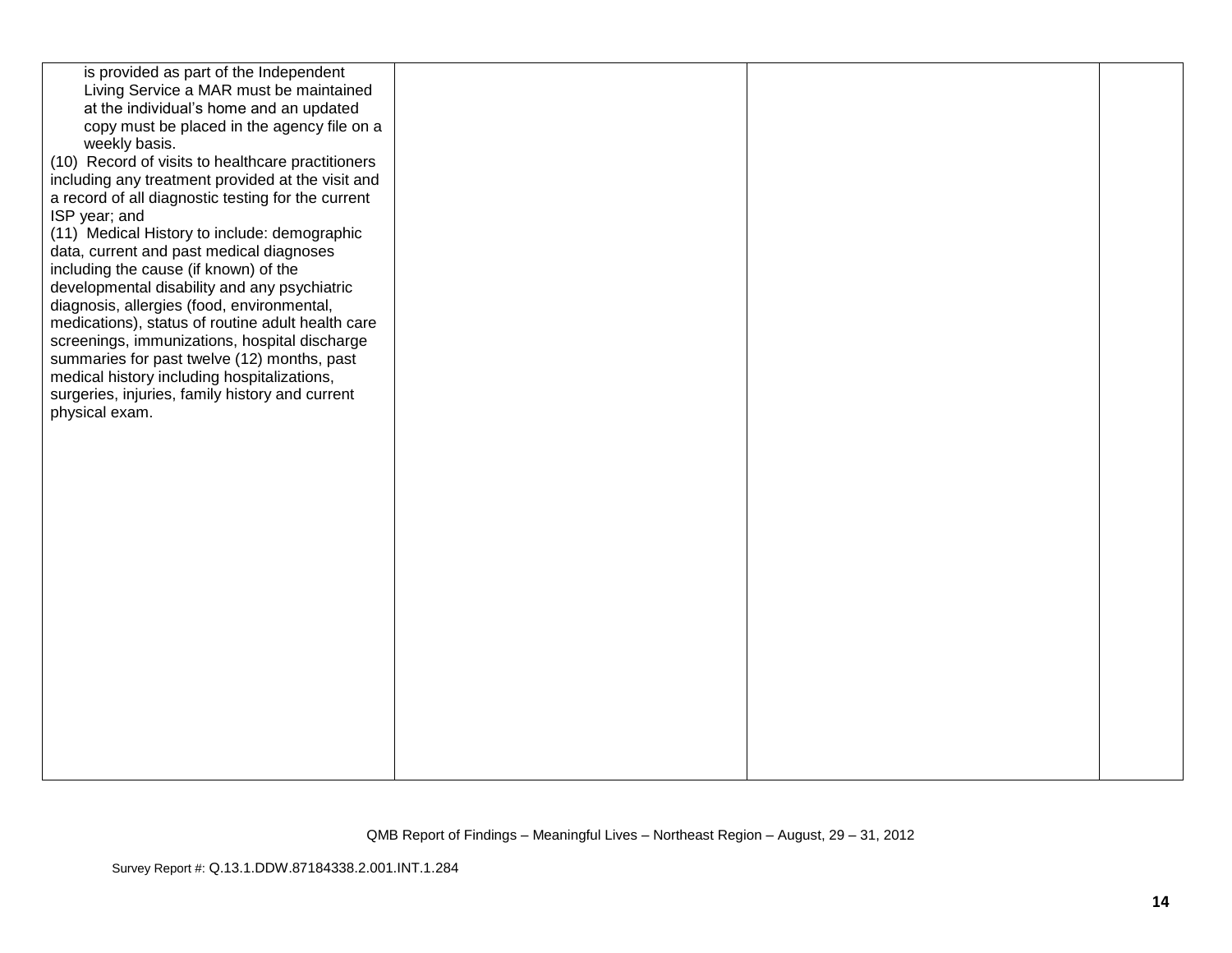| <b>Standard of Care</b>                                                        | <b>Deficiencies</b>                                                                         | <b>Agency Plan of Correction, On-going</b><br><b>QA/QI &amp; Responsible Party</b>                                                        | <b>Date</b><br><b>Due</b> |
|--------------------------------------------------------------------------------|---------------------------------------------------------------------------------------------|-------------------------------------------------------------------------------------------------------------------------------------------|---------------------------|
|                                                                                |                                                                                             |                                                                                                                                           |                           |
|                                                                                |                                                                                             | <b>CMS Assurance – Qualified Providers –</b> The State monitors non-licensed/non-certified providers to assure adherence to waiver        |                           |
|                                                                                |                                                                                             | requirements. The State implements its policies and procedures for verifying that provider training is conducted in accordance with State |                           |
| requirements and the approved waiver.                                          |                                                                                             |                                                                                                                                           |                           |
| Tag #1A20 Direct Support Personnel                                             | <b>Standard Level Deficiency</b>                                                            |                                                                                                                                           |                           |
| <b>Training</b>                                                                |                                                                                             |                                                                                                                                           |                           |
| Developmental Disabilities (DD) Waiver Service                                 | Based on record review, the Agency failed to                                                | <b>Provider:</b>                                                                                                                          |                           |
| Standards effective 4/1/2007                                                   | ensure that Orientation and Training                                                        | State your Plan of Correction for the                                                                                                     |                           |
| <b>CHAPTER 1 IV. GENERAL REQUIREMENTS</b>                                      | requirements were met for 2 of 12 Direct                                                    | deficiencies cited in this tag here: $\rightarrow$                                                                                        |                           |
| FOR PROVIDER AGENCY SERVICE                                                    | Support Personnel.                                                                          |                                                                                                                                           |                           |
| <b>PERSONNEL:</b> The objective of this section is to                          |                                                                                             |                                                                                                                                           |                           |
| establish personnel standards for DD Medicaid                                  | Review of Direct Support Personnel training                                                 |                                                                                                                                           |                           |
| Waiver Provider Agencies for the following                                     | records found no evidence of the following<br>required DOH/DDSD trainings and certification |                                                                                                                                           |                           |
| services: Community Living Supports,<br>Community Inclusion Services, Respite, | being completed:                                                                            |                                                                                                                                           |                           |
| Substitute Care and Personal Support                                           |                                                                                             |                                                                                                                                           |                           |
| Companion Services. These standards apply to                                   | • First Aid (DSP #44 & 49)                                                                  |                                                                                                                                           |                           |
| all personnel who provide services, whether                                    |                                                                                             |                                                                                                                                           |                           |
| directly employed or subcontracting with the                                   | • CPR (DSP #49)                                                                             |                                                                                                                                           |                           |
| Provider Agency. Additional personnel                                          |                                                                                             | <b>Provider:</b>                                                                                                                          |                           |
| requirements and qualifications may be                                         |                                                                                             | <b>Enter your ongoing Quality Assurance/Quality</b>                                                                                       |                           |
| applicable for specific service standards.                                     |                                                                                             | Improvement processes as it related to this tag                                                                                           |                           |
| C. Orientation and Training Requirements:                                      |                                                                                             | number here: $\rightarrow$                                                                                                                |                           |
| Orientation and training for direct support staff                              |                                                                                             |                                                                                                                                           |                           |
| and his or her supervisors shall comply with the                               |                                                                                             |                                                                                                                                           |                           |
| DDSD/DOH Policy Governing the Training                                         |                                                                                             |                                                                                                                                           |                           |
| Requirements for Direct Support Staff and                                      |                                                                                             |                                                                                                                                           |                           |
| <b>Internal Service Coordinators Serving</b>                                   |                                                                                             |                                                                                                                                           |                           |
| Individuals with Developmental Disabilities to                                 |                                                                                             |                                                                                                                                           |                           |
| include the following:                                                         |                                                                                             |                                                                                                                                           |                           |
| Each new employee shall receive<br>(1)                                         |                                                                                             |                                                                                                                                           |                           |
| appropriate orientation, including but not                                     |                                                                                             |                                                                                                                                           |                           |
| limited to, all policies relating to fire                                      |                                                                                             |                                                                                                                                           |                           |
| prevention, accident prevention, incident                                      |                                                                                             |                                                                                                                                           |                           |
| management and reporting, and                                                  |                                                                                             |                                                                                                                                           |                           |
| emergency procedures; and                                                      |                                                                                             |                                                                                                                                           |                           |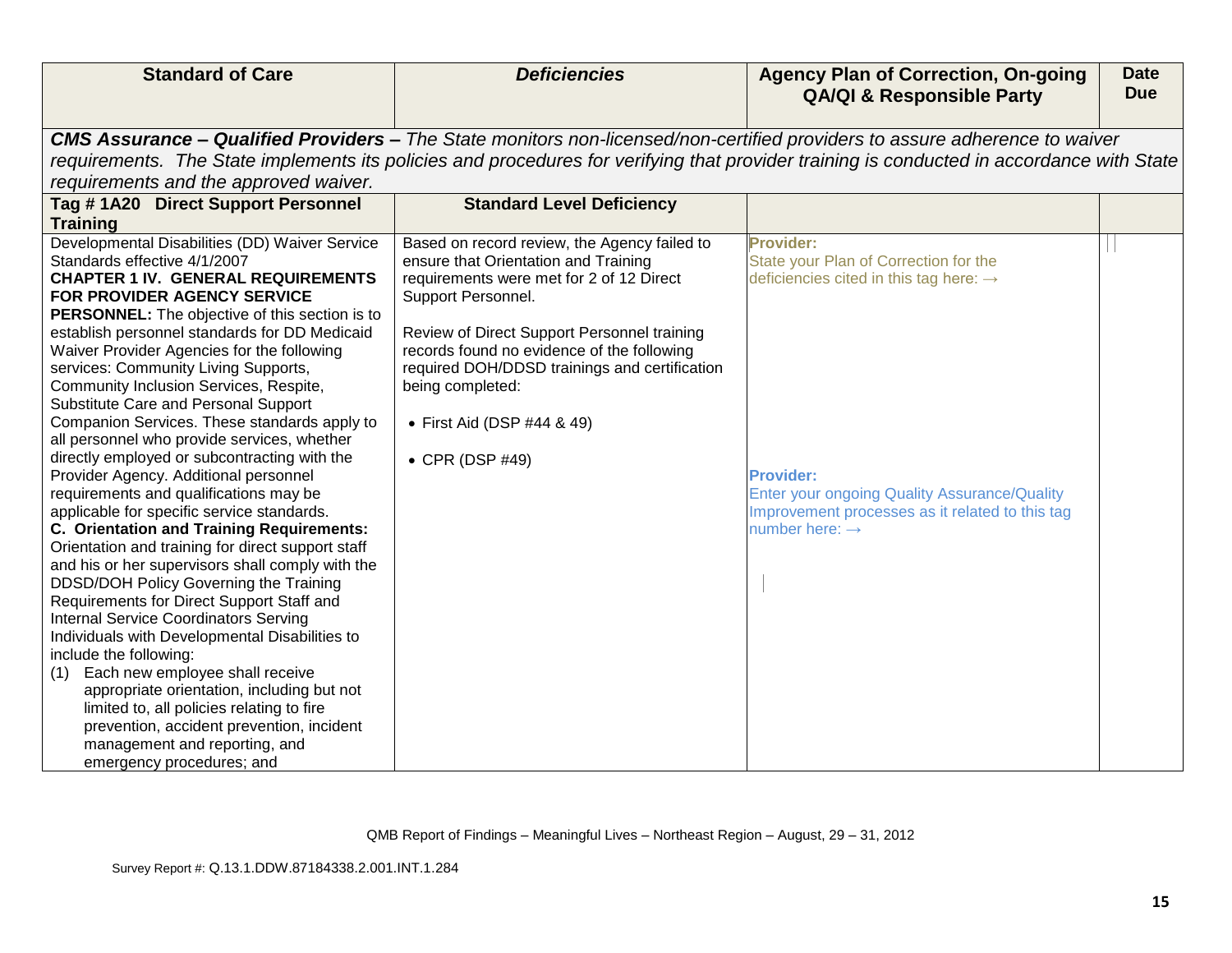| Individual-specific training for each<br>(2)        |  |  |
|-----------------------------------------------------|--|--|
| individual under his or her direct care, as         |  |  |
| described in the individual service plan,           |  |  |
| prior to working alone with the individual.         |  |  |
|                                                     |  |  |
| Department of Health (DOH) Developmental            |  |  |
| <b>Disabilities Supports Division (DDSD) Policy</b> |  |  |
| - Policy Title: Training Requirements for           |  |  |
| Direct Service Agency Staff Policy - Eff.           |  |  |
| March 1, 2007 - II. POLICY STATEMENTS:              |  |  |
| A. Individuals shall receive services from          |  |  |
| competent and qualified staff.                      |  |  |
| B. Staff shall complete individual-specific         |  |  |
| (formerly known as "Addendum B") training           |  |  |
| requirements in accordance with the                 |  |  |
| specifications described in the individual service  |  |  |
| plan (ISP) of each individual served.               |  |  |
| C. Staff shall complete training on DOH-            |  |  |
| approved incident reporting procedures in           |  |  |
| accordance with 7 NMAC 1.13.                        |  |  |
| D. Staff providing direct services shall complete   |  |  |
| training in universal precautions on an annual      |  |  |
| basis. The training materials shall meet            |  |  |
| Occupational Safety and Health Administration       |  |  |
| (OSHA) requirements.                                |  |  |
| E. Staff providing direct services shall maintain   |  |  |
| certification in first aid and CPR. The training    |  |  |
| materials shall meet OSHA                           |  |  |
| requirements/guidelines.                            |  |  |
| F. Staff who may be exposed to hazardous            |  |  |
| chemicals shall complete relevant training in       |  |  |
| accordance with OSHA requirements.                  |  |  |
| G. Staff shall be certified in a DDSD-approved      |  |  |
| behavioral intervention system (e.g., Mandt,        |  |  |
| CPI) before using physical restraint techniques.    |  |  |
| Staff members providing direct services shall       |  |  |
| maintain certification in a DDSD-approved           |  |  |
| behavioral intervention system if an individual     |  |  |
| they support has a behavioral crisis plan that      |  |  |
| includes the use of physical restraint techniques.  |  |  |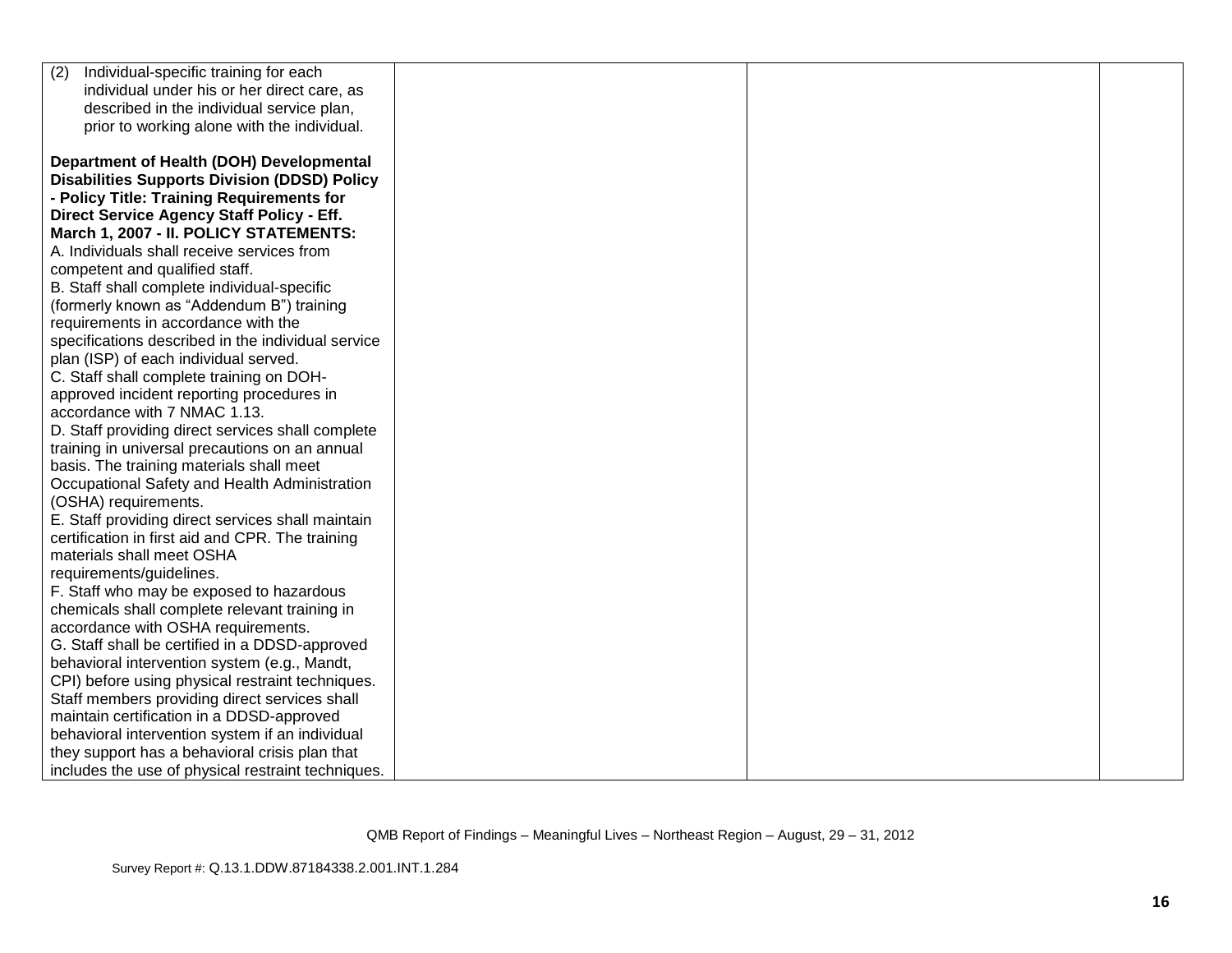| H. Staff shall complete and maintain certification   |  |  |
|------------------------------------------------------|--|--|
| in a DDSD-approved medication course in              |  |  |
| accordance with the DDSD Medication Delivery         |  |  |
| Policy M-001.                                        |  |  |
| I. Staff providing direct services shall complete    |  |  |
| safety training within the first thirty (30) days of |  |  |
| employment and before working alone with an          |  |  |
| individual receiving service.                        |  |  |
|                                                      |  |  |
|                                                      |  |  |
|                                                      |  |  |
|                                                      |  |  |
|                                                      |  |  |
|                                                      |  |  |
|                                                      |  |  |
|                                                      |  |  |
|                                                      |  |  |
|                                                      |  |  |
|                                                      |  |  |
|                                                      |  |  |
|                                                      |  |  |
|                                                      |  |  |
|                                                      |  |  |
|                                                      |  |  |
|                                                      |  |  |
|                                                      |  |  |
|                                                      |  |  |
|                                                      |  |  |
|                                                      |  |  |
|                                                      |  |  |
|                                                      |  |  |
|                                                      |  |  |
|                                                      |  |  |
|                                                      |  |  |
|                                                      |  |  |
|                                                      |  |  |
|                                                      |  |  |
|                                                      |  |  |
|                                                      |  |  |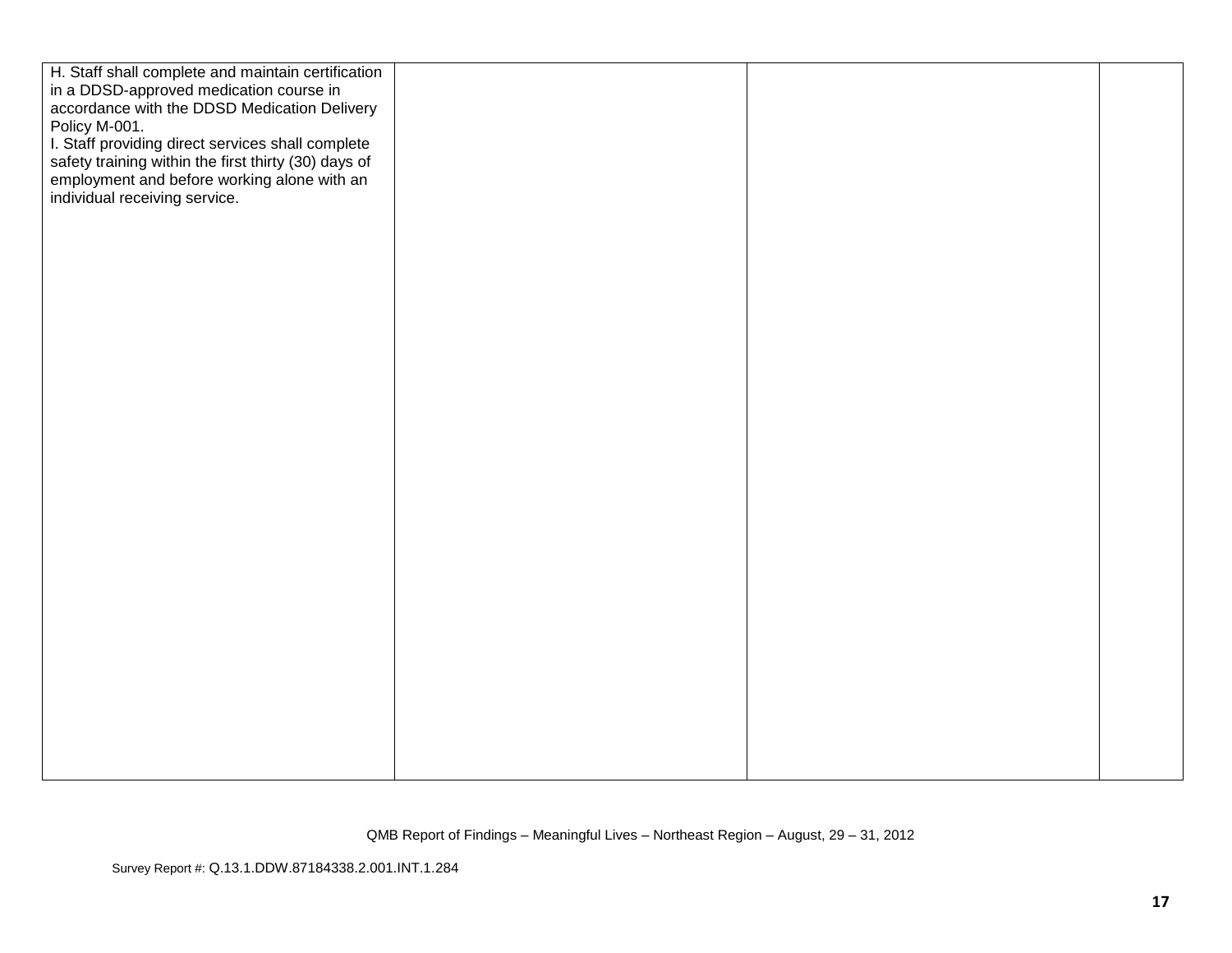| <b>Standard of Care</b>                                                                                                                                                                                                                                                                                                                                                                                                                                                                                                                                                                                                                                                                                                                                                                                                                                                                                                                                                                                                                                                                                                                                                                                                                                                                                                               | <b>Deficiencies</b>                                                                                                                                                                                                                                                                                                                                                                                                                                                                                                                                                                                                                                                                                      | <b>Agency Plan of Correction, On-going</b><br><b>QA/QI &amp; Responsible Party</b>                                                                                                                                                                                          | <b>Date</b><br><b>Due</b> |
|---------------------------------------------------------------------------------------------------------------------------------------------------------------------------------------------------------------------------------------------------------------------------------------------------------------------------------------------------------------------------------------------------------------------------------------------------------------------------------------------------------------------------------------------------------------------------------------------------------------------------------------------------------------------------------------------------------------------------------------------------------------------------------------------------------------------------------------------------------------------------------------------------------------------------------------------------------------------------------------------------------------------------------------------------------------------------------------------------------------------------------------------------------------------------------------------------------------------------------------------------------------------------------------------------------------------------------------|----------------------------------------------------------------------------------------------------------------------------------------------------------------------------------------------------------------------------------------------------------------------------------------------------------------------------------------------------------------------------------------------------------------------------------------------------------------------------------------------------------------------------------------------------------------------------------------------------------------------------------------------------------------------------------------------------------|-----------------------------------------------------------------------------------------------------------------------------------------------------------------------------------------------------------------------------------------------------------------------------|---------------------------|
| CMS Assurance - Health and Welfare - The state, on an ongoing basis, identifies, addresses and seeks to prevent occurrences of<br>abuse, neglect and exploitation. Individuals shall be afforded their basic human rights. The provider supports individuals to access<br>needed healthcare services in a timely manner.                                                                                                                                                                                                                                                                                                                                                                                                                                                                                                                                                                                                                                                                                                                                                                                                                                                                                                                                                                                                              |                                                                                                                                                                                                                                                                                                                                                                                                                                                                                                                                                                                                                                                                                                          |                                                                                                                                                                                                                                                                             |                           |
| Tag #1A09 Medication Delivery (MAR)<br>- Routine Medication                                                                                                                                                                                                                                                                                                                                                                                                                                                                                                                                                                                                                                                                                                                                                                                                                                                                                                                                                                                                                                                                                                                                                                                                                                                                           | <b>Standard Level Deficiency</b>                                                                                                                                                                                                                                                                                                                                                                                                                                                                                                                                                                                                                                                                         |                                                                                                                                                                                                                                                                             |                           |
| Developmental Disabilities (DD) Waiver<br>Service Standards effective 4/1/2007<br><b>CHAPTER 1 II. PROVIDER AGENCY</b><br><b>REQUIREMENTS:</b> The objective of these<br>standards is to establish Provider Agency<br>policy, procedure and reporting requirements<br>for DD Medicaid Waiver program. These<br>requirements apply to all such Provider Agency<br>staff, whether directly employed or<br>subcontracting with the Provider Agency.<br>Additional Provider Agency requirements and<br>personnel qualifications may be applicable for<br>specific service standards.<br><b>Medication Delivery: Provider</b><br>Е.<br>Agencies that provide Community Living,<br>Community Inclusion or Private Duty Nursing<br>services shall have written policies and<br>procedures regarding medication(s) delivery<br>and tracking and reporting of medication errors<br>in accordance with DDSD Medication<br>Assessment and Delivery Policy and<br>Procedures, the Board of Nursing Rules and<br>Board of Pharmacy standards and regulations.<br>(2) When required by the DDSD Medication<br>Assessment and Delivery Policy, Medication<br>Administration Records (MAR) shall be<br>maintained and include:<br>(a) The name of the individual, a<br>transcription of the physician's written or<br>licensed health care provider's | Medication Administration Records (MAR) were<br>reviewed for the months of June, July & August<br>2012.<br>Based on record review, 1 of 4 individuals had<br>Medication Administration Records, which<br>contained missing medications entries and/or<br>other errors:<br>Individual #1<br>August 2012<br><b>Medication Administration Records contained</b><br>missing entries. No documentation found<br>indicating reason for missing entries:<br>• Glucosamine 750mg (2 times daily) - Blank<br>8/28 (5 PM)<br>• Alfalfa 500mg (1 time daily) – Blank $8/2$ , 3,<br>4, 5, 6, 7, 8, 9, 10, 11, 12, 13, 14, 15, 16,<br>17, 18, 19, 20, 21 & 22 (8 AM)<br>• Advil PM (1 time daily) - Blank 8/28 (8 PM) | <b>Provider:</b><br>State your Plan of Correction for the<br>deficiencies cited in this tag here: $\rightarrow$<br><b>Provider:</b><br><b>Enter your ongoing Quality Assurance/Quality</b><br>Improvement processes as it related to this tag<br>number here: $\rightarrow$ |                           |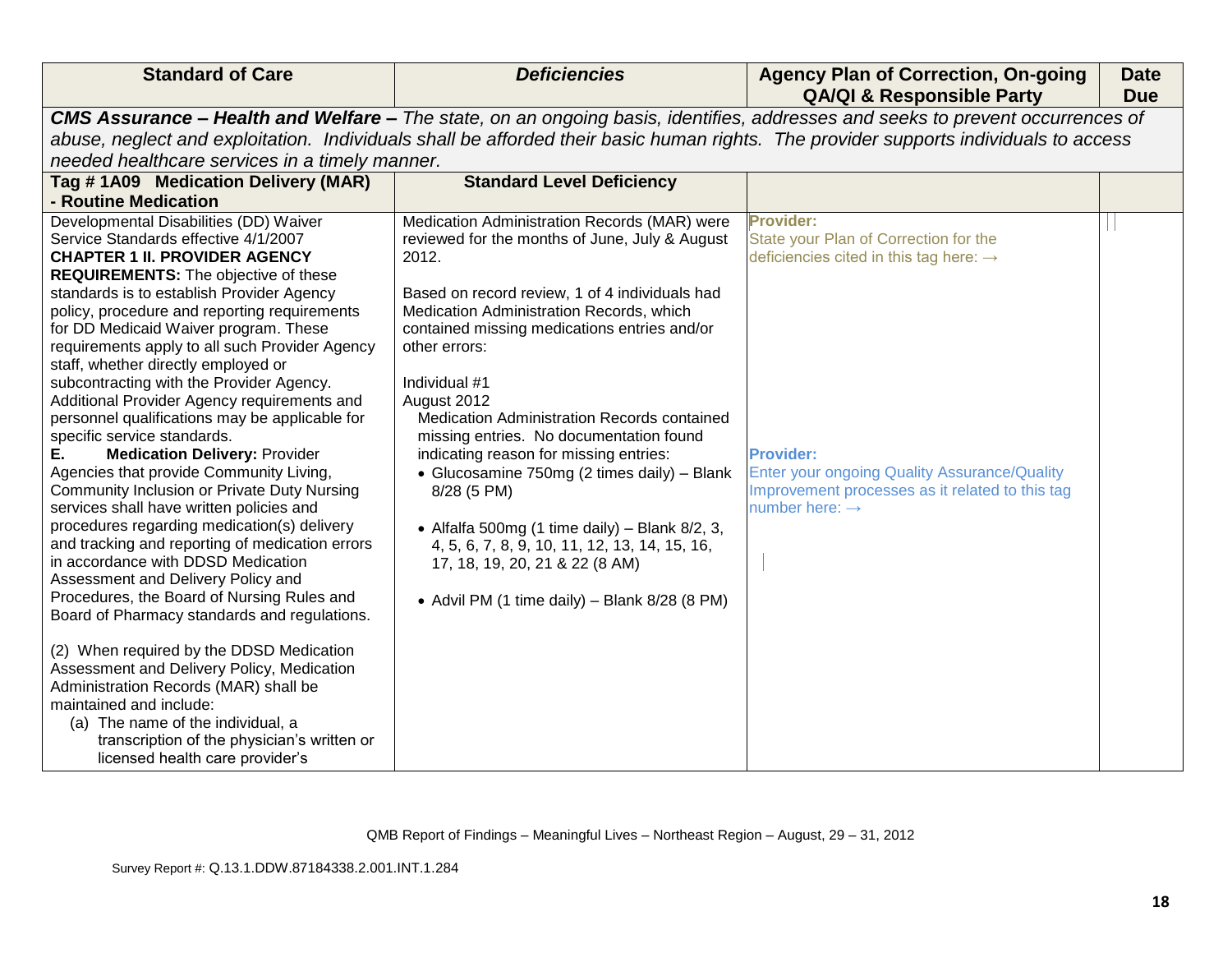|            | prescription including the brand and            |  |  |
|------------|-------------------------------------------------|--|--|
|            | generic name of the medication,                 |  |  |
|            | diagnosis for which the medication is           |  |  |
|            | prescribed;                                     |  |  |
|            | (b) Prescribed dosage, frequency and            |  |  |
|            | method/route of administration, times           |  |  |
|            | and dates of administration;                    |  |  |
|            | (c) Initials of the individual administering or |  |  |
|            | assisting with the medication;                  |  |  |
|            | (d) Explanation of any medication               |  |  |
|            | irregularity;                                   |  |  |
|            | (e) Documentation of any allergic reaction      |  |  |
|            | or adverse medication effect; and               |  |  |
| (f)        | For PRN medication, an explanation for          |  |  |
|            | the use of the PRN medication shall             |  |  |
|            | include observable signs/symptoms or            |  |  |
|            | circumstances in which the medication           |  |  |
|            | is to be used, and documentation of             |  |  |
|            | effectiveness of PRN medication                 |  |  |
|            | administered.                                   |  |  |
|            | (3) The Provider Agency shall also maintain a   |  |  |
|            | signature page that designates the full name    |  |  |
|            | that corresponds to each initial used to        |  |  |
|            | document administered or assisted delivery of   |  |  |
| each dose; |                                                 |  |  |
|            | (4) MARs are not required for individuals       |  |  |
|            | participating in Independent Living who self-   |  |  |
|            | administer their own medications;               |  |  |
|            | (5) Information from the prescribing pharmacy   |  |  |
|            | regarding medications shall be kept in the      |  |  |
|            | home and community inclusion service            |  |  |
|            | locations and shall include the expected        |  |  |
|            | desired outcomes of administrating the          |  |  |
|            | medication, signs and symptoms of adverse       |  |  |
|            | events and interactions with other medications; |  |  |
|            |                                                 |  |  |
|            | NMAC 16.19.11.8 MINIMUM STANDARDS:              |  |  |
|            | A. MINIMUM STANDARDS FOR THE                    |  |  |
|            | DISTRIBUTION, STORAGE, HANDLING AND             |  |  |
|            | <b>RECORD KEEPING OF DRUGS:</b>                 |  |  |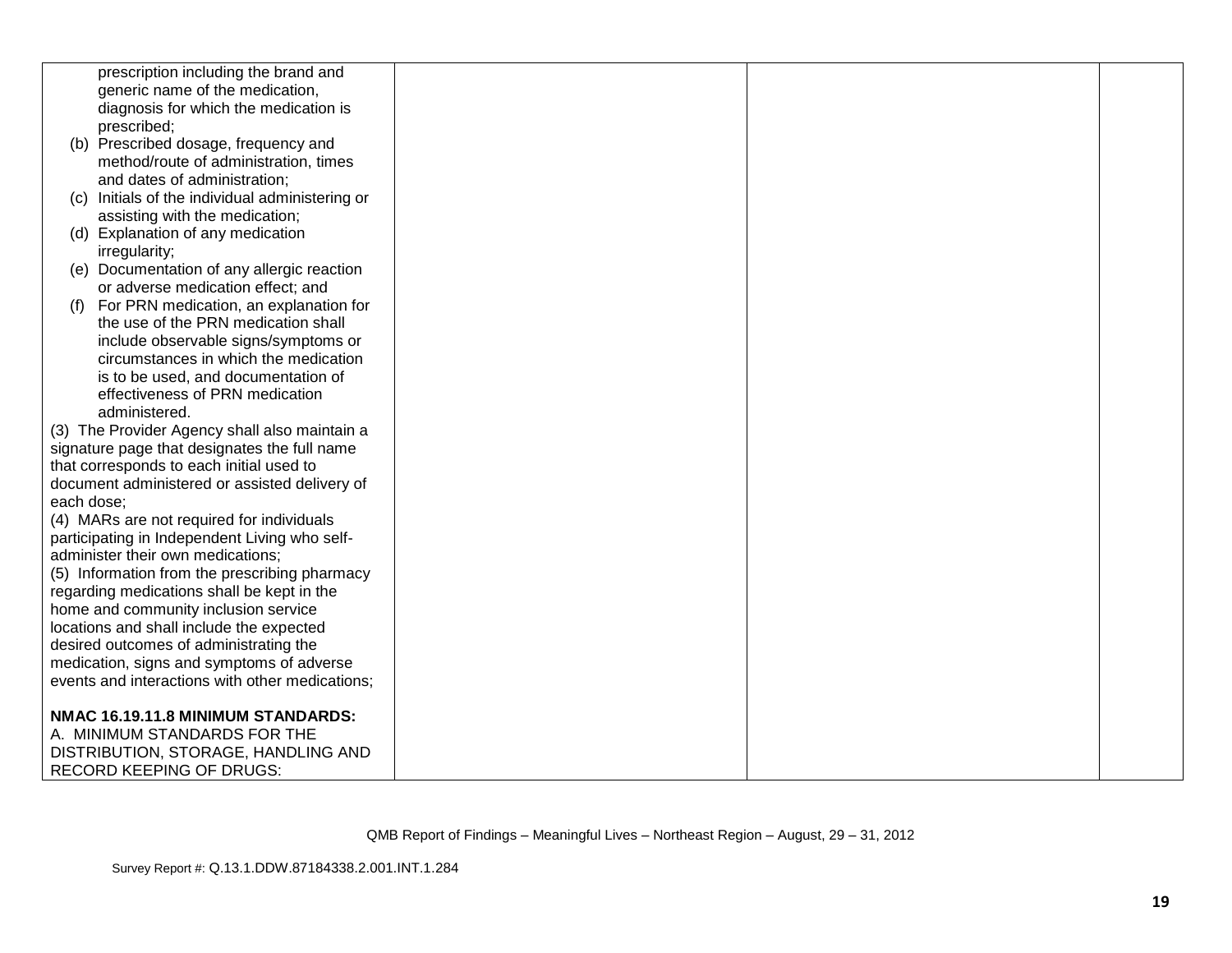| (d) The facility shall have a Medication<br>Administration Record (MAR) documenting<br>medication administered to residents,<br>including over-the-counter medications.<br>This documentation shall include:<br>Name of resident;<br>(i)<br>Date given;<br>(ii)<br>Drug product name;<br>(iii)<br>Dosage and form;<br>(iv)<br>Strength of drug;<br>(v)<br>(vi) Route of administration;<br>(vii) How often medication is to be taken;<br>(viii) Time taken and staff initials;<br>(ix) Dates when the medication is<br>discontinued or changed;<br>The name and initials of all staff<br>(x)<br>administering medications. |  |  |
|----------------------------------------------------------------------------------------------------------------------------------------------------------------------------------------------------------------------------------------------------------------------------------------------------------------------------------------------------------------------------------------------------------------------------------------------------------------------------------------------------------------------------------------------------------------------------------------------------------------------------|--|--|
| <b>Model Custodial Procedure Manual</b><br><b>D. Administration of Drugs</b><br>Unless otherwise stated by practitioner,<br>patients will not be allowed to administer their<br>own medications.<br>Document the practitioner's order authorizing<br>the self-administration of medications.                                                                                                                                                                                                                                                                                                                               |  |  |
| All PRN (As needed) medications shall have<br>complete detail instructions regarding the<br>administering of the medication. This shall<br>include:<br>$\triangleright$ symptoms that indicate the use of the<br>medication,<br>exact dosage to be used, and<br>➤<br>the exact amount to be used in a 24<br>➤<br>hour period.                                                                                                                                                                                                                                                                                              |  |  |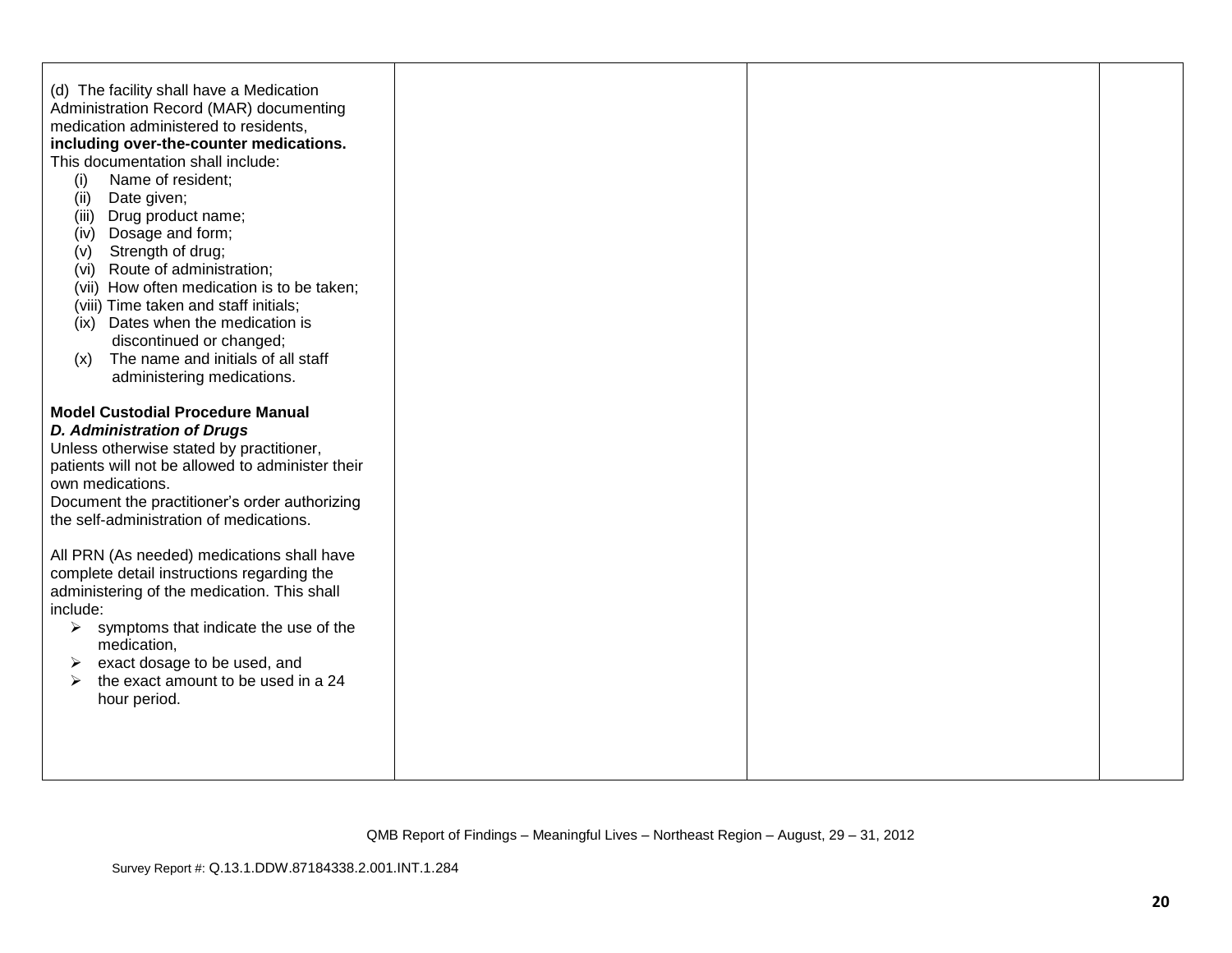| Tag #1A11 Transportation Policy &                                             | <b>Standard Level Deficiency</b>                 |                                                     |  |
|-------------------------------------------------------------------------------|--------------------------------------------------|-----------------------------------------------------|--|
| <b>Procedure</b>                                                              |                                                  |                                                     |  |
| Developmental Disabilities (DD) Waiver                                        | Based on record review, the Agency failed to     | <b>Provider:</b>                                    |  |
| Service Standards effective 4/1/2007                                          | have a written policies and procedures regarding | State your Plan of Correction for the               |  |
| <b>CHAPTER 1 II. PROVIDER AGENCY</b>                                          | the safe transportation of individuals in the    | deficiencies cited in this tag here: $\rightarrow$  |  |
| <b>REQUIREMENTS:</b> The objective of these                                   | community, which comply with New Mexico          |                                                     |  |
| standards is to establish Provider Agency                                     | regulations governing the operation of motor     |                                                     |  |
| policy, procedure and reporting requirements                                  | vehicles to transport individuals.               |                                                     |  |
| for DD Medicaid Waiver program. These                                         |                                                  |                                                     |  |
| requirements apply to all such Provider Agency                                | Review of Agency's policies and procedures       |                                                     |  |
| staff, whether directly employed or                                           | indicated the following elements were not found: |                                                     |  |
| subcontracting with the Provider Agency.                                      | (2) Individual safety, including safe locations  |                                                     |  |
| Additional Provider Agency requirements and                                   | for boarding and disembarking passengers,        |                                                     |  |
| personnel qualifications may be applicable for<br>specific service standards. | appropriate responses to hazardous               |                                                     |  |
| G. Transportation: Provider agencies that                                     | weather and other adverse driving<br>conditions, | <b>Provider:</b>                                    |  |
| provide Community Living, Community                                           | (5) Emergency Plans, including vehicle           | <b>Enter your ongoing Quality Assurance/Quality</b> |  |
| Inclusion or Non-Medical Transportation                                       | evacuation techniques,                           | Improvement processes as it related to this tag     |  |
| services shall have a written policy and                                      |                                                  | number here: $\rightarrow$                          |  |
| procedures regarding the safe transportation of                               |                                                  |                                                     |  |
| individuals in the community, which comply                                    |                                                  |                                                     |  |
| with New Mexico regulations governing the                                     |                                                  |                                                     |  |
| operation of motor vehicles to transport                                      |                                                  |                                                     |  |
| individuals, and which are consistent with                                    |                                                  |                                                     |  |
| DDSD guidelines issued July 1, 1999 titled                                    |                                                  |                                                     |  |
| "Client Transportation Safety". The policy and                                |                                                  |                                                     |  |
| procedures must address at least the following                                |                                                  |                                                     |  |
| topics:                                                                       |                                                  |                                                     |  |
| Drivers' requirements,<br>(1)                                                 |                                                  |                                                     |  |
| Individual safety, including safe<br>(2)                                      |                                                  |                                                     |  |
| locations for boarding and disembarking                                       |                                                  |                                                     |  |
| passengers, appropriate responses to                                          |                                                  |                                                     |  |
| hazardous weather and other adverse                                           |                                                  |                                                     |  |
| driving conditions,<br>Vehicle maintenance and safety<br>(3)                  |                                                  |                                                     |  |
| inspections,                                                                  |                                                  |                                                     |  |
| (4) Staff training regarding the safe                                         |                                                  |                                                     |  |
| operation of the vehicle, assisting                                           |                                                  |                                                     |  |
| passengers and safe lifting procedures,                                       |                                                  |                                                     |  |
| (5) Emergency Plans, including vehicle                                        |                                                  |                                                     |  |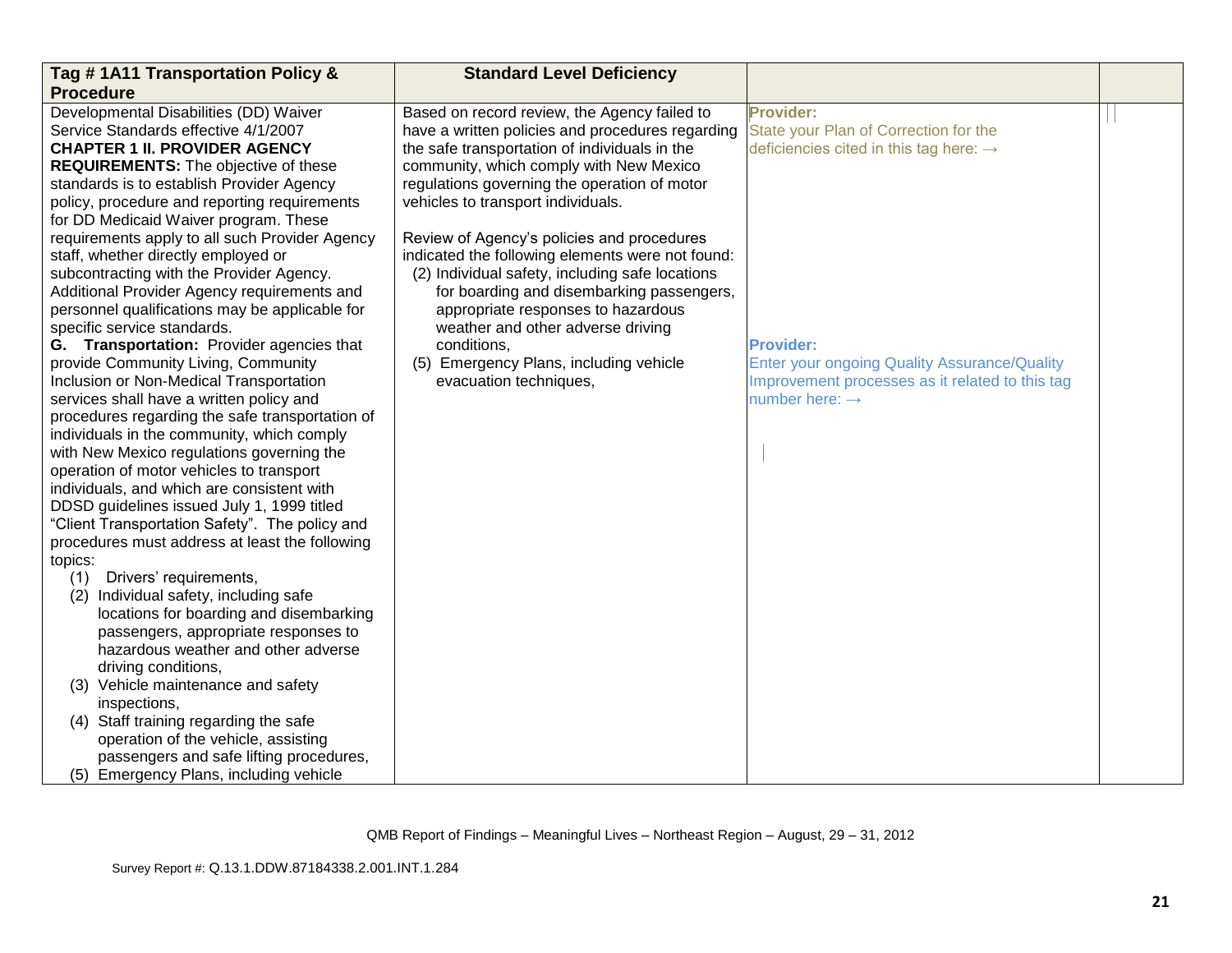| evacuation techniques,                               |  |  |
|------------------------------------------------------|--|--|
| (6) Documentation, and                               |  |  |
| (7) Accident Procedures.                             |  |  |
|                                                      |  |  |
|                                                      |  |  |
| Department of Health (DOH) Developmental             |  |  |
| <b>Disabilities Supports Division (DDSD)</b>         |  |  |
| <b>Policy</b>                                        |  |  |
| <b>Training Requirements for Direct Service</b>      |  |  |
| Agency Staff Policy Eff Date: March 1, 2007          |  |  |
| <b>II. POLICY STATEMENTS:</b>                        |  |  |
|                                                      |  |  |
| I. Staff providing direct services shall complete    |  |  |
| safety training within the first thirty (30) days of |  |  |
| employment and before working alone with an          |  |  |
| individual receiving services. The training shall    |  |  |
| address at least the following:                      |  |  |
|                                                      |  |  |
| 1. Operating a fire extinguisher                     |  |  |
| 2. Proper lifting procedures                         |  |  |
|                                                      |  |  |
| 3. General vehicle safety precautions (e.g.,         |  |  |
| pre-trip inspection, removing keys from              |  |  |
| the ignition when not in the driver's seat)          |  |  |
| 4. Assisting passengers with cognitive               |  |  |
| and/or physical impairments (e.g.,                   |  |  |
| general guidelines for supporting                    |  |  |
| individuals who may be unaware of                    |  |  |
| safety issues involving traffic or those             |  |  |
| who require physical assistance to                   |  |  |
|                                                      |  |  |
| enter/exit a vehicle)                                |  |  |
| 5. Operating wheelchair lifts (if applicable to      |  |  |
| the staff's role)                                    |  |  |
| 6. Wheelchair tie-down procedures (if                |  |  |
| applicable to the staff's role)                      |  |  |
| 7. Emergency and evacuation procedures               |  |  |
| (e.g., roadside emergency, fire                      |  |  |
| emergency)                                           |  |  |
|                                                      |  |  |
|                                                      |  |  |
|                                                      |  |  |
|                                                      |  |  |
|                                                      |  |  |
|                                                      |  |  |
|                                                      |  |  |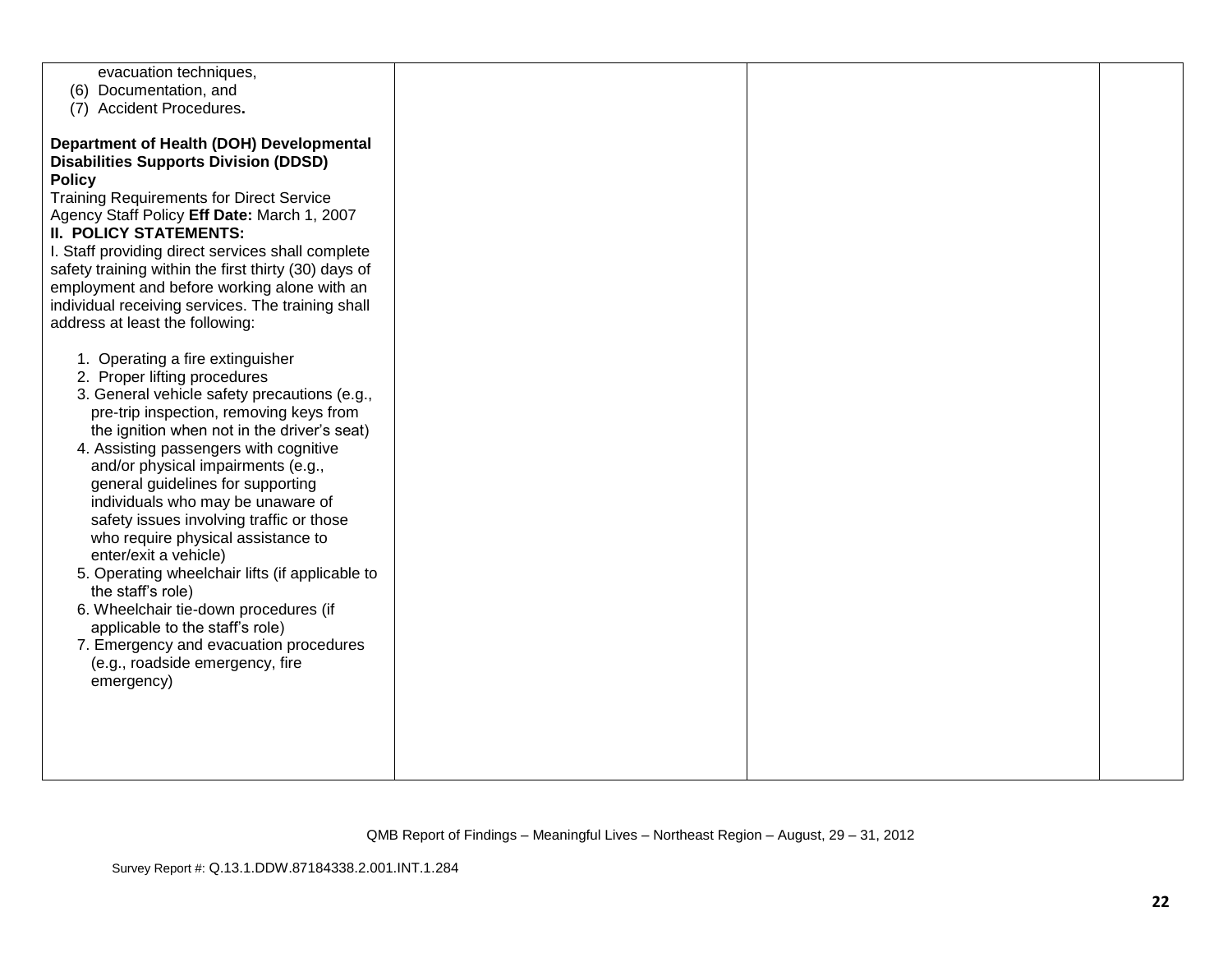| Tag # 6L13 Community Living                       | <b>Standard Level Deficiency</b>                 |                                                    |  |
|---------------------------------------------------|--------------------------------------------------|----------------------------------------------------|--|
| <b>Healthcare Regts.</b>                          |                                                  |                                                    |  |
| Developmental Disabilities (DD) Waiver            | Based on record review, the Agency failed to     | <b>Provider:</b>                                   |  |
| Service Standards effective 4/1/2007              | provide documentation of annual physical         | State your Plan of Correction for the              |  |
| <b>CHAPTER 6. VI. GENERAL</b>                     | examinations and/or other examinations as        | deficiencies cited in this tag here: $\rightarrow$ |  |
| <b>REQUIREMENTS FOR COMMUNITY LIVING</b>          | specified by a licensed physician for 1 of 4     |                                                    |  |
| G. Health Care Requirements for                   | individuals receiving Community Living Services. |                                                    |  |
| <b>Community Living Services.</b>                 |                                                  |                                                    |  |
| (1) The Community Living Service providers        | The following was not found, incomplete and/or   |                                                    |  |
| shall ensure completion of a HAT for each         | not current:                                     |                                                    |  |
| individual receiving this service. The HAT shall  |                                                  |                                                    |  |
| be completed 2 weeks prior to the annual ISP      | • Bone Density Exam                              |                                                    |  |
| meeting and submitted to the Case Manager         | ° Individual #1 - As indicated by collateral     |                                                    |  |
| and all other IDT Members. A revised HAT is       | documentation reviewed, exam was ordered         |                                                    |  |
| required to also be submitted whenever the        | by doctor on 6/9/2011. No evidence of            |                                                    |  |
| individual's health status changes significantly. | exam results was found.                          | <b>Provider:</b>                                   |  |
| For individuals who are newly allocated to the    |                                                  | Enter your ongoing Quality Assurance/Quality       |  |
| DD Waiver program, the HAT may be                 |                                                  | Improvement processes as it related to this tag    |  |
| completed within 2 weeks following the initial    |                                                  | number here: $\rightarrow$                         |  |
| ISP meeting and submitted with any strategies     |                                                  |                                                    |  |
| and support plans indicated in the ISP, or        |                                                  |                                                    |  |
| within 72 hours following admission into direct   |                                                  |                                                    |  |
| services, whichever comes first.                  |                                                  |                                                    |  |
| (2) Each individual will have a Health Care       |                                                  |                                                    |  |
| Coordinator, designated by the IDT. When the      |                                                  |                                                    |  |
| individual's HAT score is 4, 5 or 6 the Health    |                                                  |                                                    |  |
| Care Coordinator shall be an IDT member,          |                                                  |                                                    |  |
| other than the individual. The Health Care        |                                                  |                                                    |  |
| Coordinator shall oversee and monitor health      |                                                  |                                                    |  |
| care services for the individual in accordance    |                                                  |                                                    |  |
| with these standards. In circumstances where      |                                                  |                                                    |  |
| no IDT member voluntarily accepts designation     |                                                  |                                                    |  |
| as the health care coordinator, the community     |                                                  |                                                    |  |
| living provider shall assign a staff member to    |                                                  |                                                    |  |
| this role.                                        |                                                  |                                                    |  |
| (3) For each individual receiving Community       |                                                  |                                                    |  |
| Living Services, the provider agency shall        |                                                  |                                                    |  |
| ensure and document the following:                |                                                  |                                                    |  |
| (a) Provision of health care oversight            |                                                  |                                                    |  |
| consistent with these Standards as                |                                                  |                                                    |  |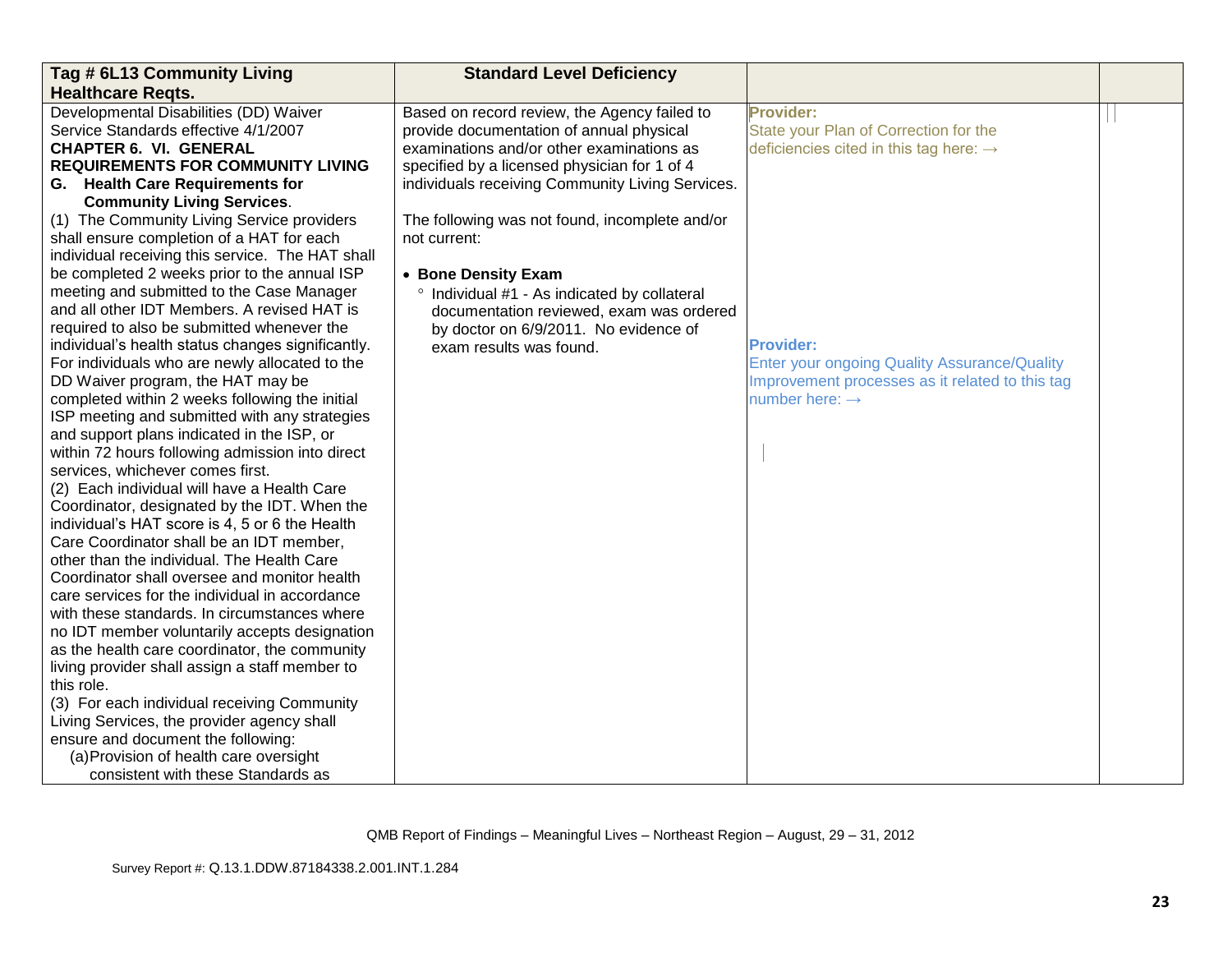| detailed in Chapter One section III E:           |  |  |
|--------------------------------------------------|--|--|
| Healthcare Documentation by Nurses For           |  |  |
| <b>Community Living Services, Community</b>      |  |  |
| Inclusion Services and Private Duty              |  |  |
| Nursing Services.                                |  |  |
| b) That each individual with a score of 4, 5,    |  |  |
| or 6 on the HAT, has a Health Care Plan          |  |  |
| developed by a licensed nurse.                   |  |  |
| (c) That an individual with chronic              |  |  |
| condition(s) with the potential to               |  |  |
| exacerbate into a life threatening               |  |  |
| condition, has Crisis Prevention/                |  |  |
| Intervention Plan(s) developed by a              |  |  |
| licensed nurse or other appropriate              |  |  |
| professional for each such condition.            |  |  |
| (4) That an average of 3 hours of documented     |  |  |
| nutritional counseling is available annually, if |  |  |
| recommended by the IDT.                          |  |  |
| (5) That the physical property and grounds are   |  |  |
| free of hazards to the individual's health and   |  |  |
| safety.                                          |  |  |
| (6) In addition, for each individual receiving   |  |  |
| Supported Living or Family Living Services, the  |  |  |
| provider shall verify and document the           |  |  |
| following:                                       |  |  |
| (a) The individual has a primary licensed        |  |  |
| physician;                                       |  |  |
| (b) The individual receives an annual            |  |  |
| physical examination and other                   |  |  |
| examinations as specified by a licensed          |  |  |
| physician;                                       |  |  |
| (c) The individual receives annual dental        |  |  |
| check-ups and other check-ups as                 |  |  |
| specified by a licensed dentist;                 |  |  |
| (d) The individual receives eye examinations     |  |  |
| as specified by a licensed optometrist or        |  |  |
| ophthalmologist; and                             |  |  |
| (e) Agency activities that occur as follow-up    |  |  |
| to medical appointments (e.g. treatment,         |  |  |
| visits to specialists, changes in                |  |  |
|                                                  |  |  |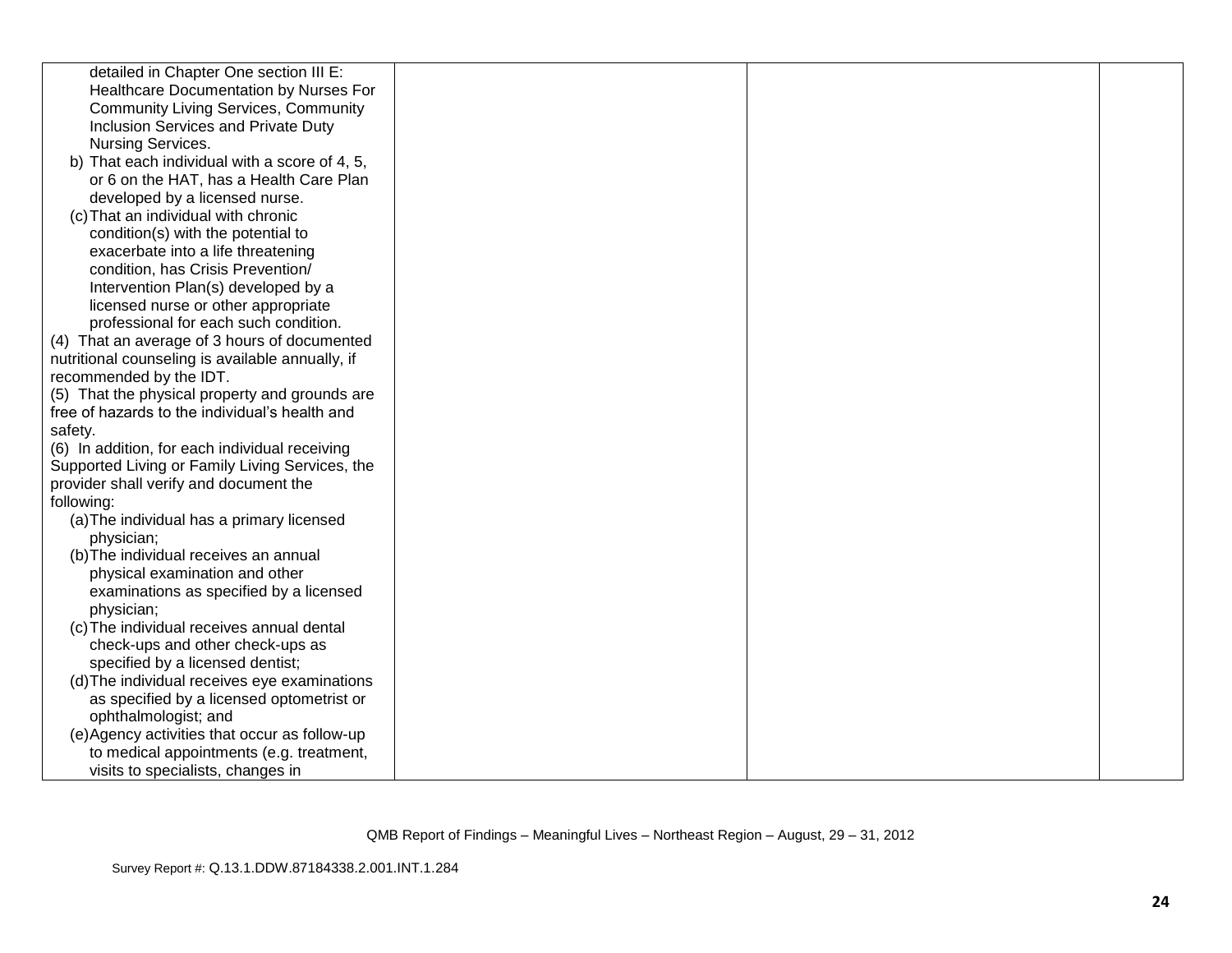| medication or daily routine).                                                        |  |  |
|--------------------------------------------------------------------------------------|--|--|
|                                                                                      |  |  |
|                                                                                      |  |  |
| NMAC 8.302.1.17 RECORD KEEPING AND                                                   |  |  |
| <b>DOCUMENTATION REQUIREMENTS: A</b>                                                 |  |  |
| provider must maintain all the records                                               |  |  |
| necessary to fully disclose the nature, quality,                                     |  |  |
| amount and medical necessity of services                                             |  |  |
| furnished to an eligible recipient who is<br>currently receiving or who has received |  |  |
| services in the past.                                                                |  |  |
|                                                                                      |  |  |
| B. Documentation of test results: Results of                                         |  |  |
| tests and services must be documented, which                                         |  |  |
| includes results of laboratory and radiology                                         |  |  |
| procedures or progress following therapy or                                          |  |  |
| treatment.                                                                           |  |  |
|                                                                                      |  |  |
|                                                                                      |  |  |
|                                                                                      |  |  |
|                                                                                      |  |  |
|                                                                                      |  |  |
|                                                                                      |  |  |
|                                                                                      |  |  |
|                                                                                      |  |  |
|                                                                                      |  |  |
|                                                                                      |  |  |
|                                                                                      |  |  |
|                                                                                      |  |  |
|                                                                                      |  |  |
|                                                                                      |  |  |
|                                                                                      |  |  |
|                                                                                      |  |  |
|                                                                                      |  |  |
|                                                                                      |  |  |
|                                                                                      |  |  |
|                                                                                      |  |  |
|                                                                                      |  |  |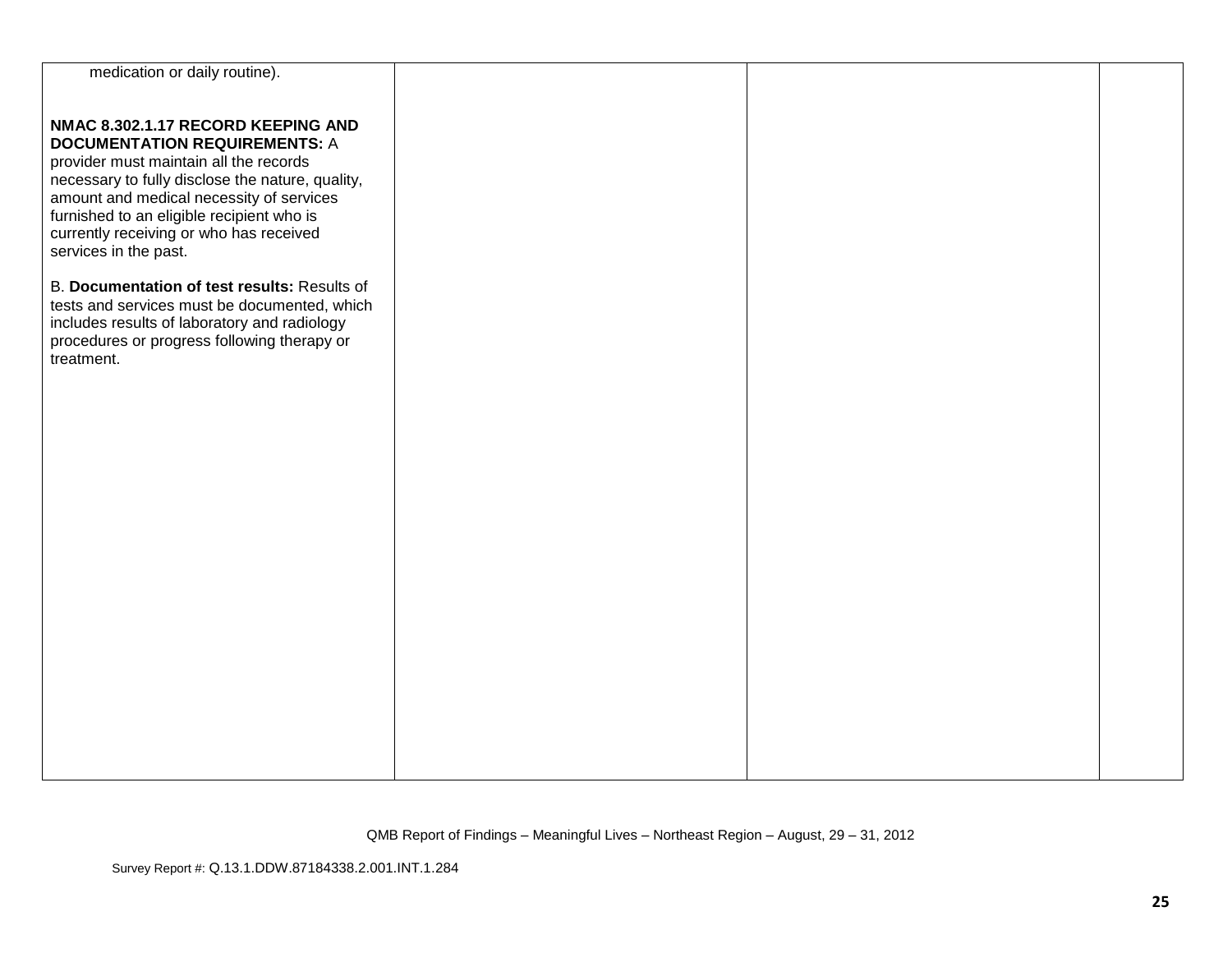| <b>Standard of Care</b>                                                                                                                                                                                                                                                                                                                                                                                                                                                                                                                                                                                                                                       | <b>Deficiencies</b>                                                                                                                                                                                                                                                                                                                                                                                                                                                                                                                                                                    | <b>Agency Plan of Correction, On-going</b><br><b>QA/QI &amp; Responsible Party</b>                                                                       | <b>Date</b><br><b>Due</b> |
|---------------------------------------------------------------------------------------------------------------------------------------------------------------------------------------------------------------------------------------------------------------------------------------------------------------------------------------------------------------------------------------------------------------------------------------------------------------------------------------------------------------------------------------------------------------------------------------------------------------------------------------------------------------|----------------------------------------------------------------------------------------------------------------------------------------------------------------------------------------------------------------------------------------------------------------------------------------------------------------------------------------------------------------------------------------------------------------------------------------------------------------------------------------------------------------------------------------------------------------------------------------|----------------------------------------------------------------------------------------------------------------------------------------------------------|---------------------------|
|                                                                                                                                                                                                                                                                                                                                                                                                                                                                                                                                                                                                                                                               |                                                                                                                                                                                                                                                                                                                                                                                                                                                                                                                                                                                        | CMS Assurance - Medicaid Billing/Reimbursement/Financial Accountability - State financial oversight exists to assure that claims                         |                           |
|                                                                                                                                                                                                                                                                                                                                                                                                                                                                                                                                                                                                                                                               | are coded and paid for in accordance with the reimbursement methodology specified in the approved waiver.                                                                                                                                                                                                                                                                                                                                                                                                                                                                              |                                                                                                                                                          |                           |
| Tag # 6L27 Family Living                                                                                                                                                                                                                                                                                                                                                                                                                                                                                                                                                                                                                                      | <b>Standard Level Deficiency</b>                                                                                                                                                                                                                                                                                                                                                                                                                                                                                                                                                       |                                                                                                                                                          |                           |
| <b>Reimbursement</b>                                                                                                                                                                                                                                                                                                                                                                                                                                                                                                                                                                                                                                          |                                                                                                                                                                                                                                                                                                                                                                                                                                                                                                                                                                                        |                                                                                                                                                          |                           |
| Developmental Disabilities (DD) Waiver<br>Service Standards effective 4/1/2007<br><b>CHAPTER 1 III. PROVIDER AGENCY</b><br><b>DOCUMENTATION OF SERVICE DELIVERY</b><br><b>AND LOCATION</b><br>A. General: All Provider Agencies shall<br>maintain all records necessary to fully                                                                                                                                                                                                                                                                                                                                                                              | Based on record review, the Agency failed to<br>provide written or electronic documentation as<br>evidence for each unit billed for Family Living<br>Services for 2 of 4 individuals.<br>Individual #1<br>May 2012                                                                                                                                                                                                                                                                                                                                                                     | <b>Provider:</b><br>State your Plan of Correction for the<br>deficiencies cited in this tag here: $\rightarrow$                                          |                           |
| disclose the service, quality, quantity and<br>clinical necessity furnished to individuals<br>who are currently receiving services. The<br>Provider Agency records shall be<br>sufficiently detailed to substantiate the<br>date, time, individual name, servicing<br>Provider Agency, level of services, and<br>length of a session of service billed.<br><b>Billable Units: The documentation of the</b><br>В.<br>billable time spent with an individual shall<br>be kept on the written or electronic record<br>that is prepared prior to a request for<br>reimbursement from the HSD. For each<br>unit billed, the record shall contain the<br>following: | • The Agency billed 28 units of Family Living<br>(T2033) from 5/1/2012 through 5/31/2012.<br>Documentation did not contain the required<br>elements on 5/6. Documentation received<br>accounted for 27 units. One or more of the<br>following elements was not met:<br>$\triangleright$ Start and end time of each service<br>encounter;<br><b>June 2012</b><br>• The Agency billed 28 units of Family Living<br>(T2033) from 6/1/2012 through 6/30/2012.<br>Documentation did not contain the required<br>elements on 6/1, 9, 16, 23 & 24.<br>Documentation received accounted for 23 | <b>Provider:</b><br><b>Enter your ongoing Quality Assurance/Quality</b><br>Improvement processes as it related to this tag<br>number here: $\rightarrow$ |                           |
| Date, start and end time of each service<br>(1)<br>encounter or other billable service<br>interval;                                                                                                                                                                                                                                                                                                                                                                                                                                                                                                                                                           | units. One or more of the following<br>elements was not met:<br>$\triangleright$ Start and end time of each service                                                                                                                                                                                                                                                                                                                                                                                                                                                                    |                                                                                                                                                          |                           |
| (2)<br>A description of what occurred during the<br>encounter or service interval; and                                                                                                                                                                                                                                                                                                                                                                                                                                                                                                                                                                        | encounter;                                                                                                                                                                                                                                                                                                                                                                                                                                                                                                                                                                             |                                                                                                                                                          |                           |
| The signature or authenticated name of<br>(3)                                                                                                                                                                                                                                                                                                                                                                                                                                                                                                                                                                                                                 | <b>July 2012</b>                                                                                                                                                                                                                                                                                                                                                                                                                                                                                                                                                                       |                                                                                                                                                          |                           |
| staff providing the service.<br>MAD-MR: 03-59 Eff 1/1/2004                                                                                                                                                                                                                                                                                                                                                                                                                                                                                                                                                                                                    | • The Agency billed 28 units of Family Living<br>(T2033) from 7/1/2012 through 7/31/2012.<br>Documentation did not contain the required                                                                                                                                                                                                                                                                                                                                                                                                                                                |                                                                                                                                                          |                           |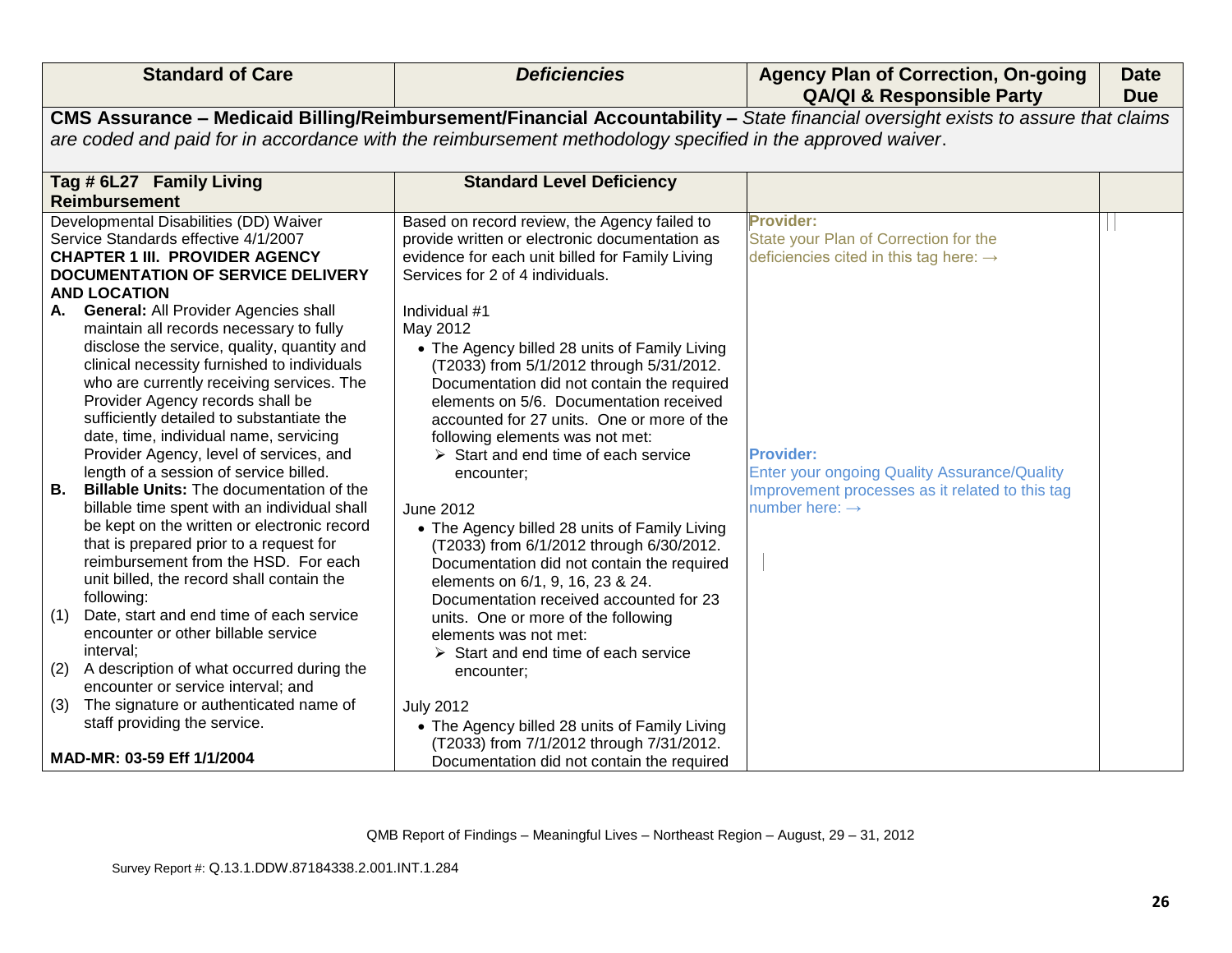| 8.314.1 BI RECORD KEEPING AND                                                                                                                                                                                                                                                                                                                                                                                          | elements on 7/1, 7, 14 & 21.                                                                                                                                                                                                                                                                                                                                       |  |
|------------------------------------------------------------------------------------------------------------------------------------------------------------------------------------------------------------------------------------------------------------------------------------------------------------------------------------------------------------------------------------------------------------------------|--------------------------------------------------------------------------------------------------------------------------------------------------------------------------------------------------------------------------------------------------------------------------------------------------------------------------------------------------------------------|--|
| <b>DOCUMENTATION REQUIREMENTS:</b>                                                                                                                                                                                                                                                                                                                                                                                     | Documentation received accounted for 24                                                                                                                                                                                                                                                                                                                            |  |
| Providers must maintain all records necessary                                                                                                                                                                                                                                                                                                                                                                          | units. One or more of the following                                                                                                                                                                                                                                                                                                                                |  |
| to fully disclose the extent of the services                                                                                                                                                                                                                                                                                                                                                                           | elements was not met:                                                                                                                                                                                                                                                                                                                                              |  |
| provided to the Medicaid recipient. Services                                                                                                                                                                                                                                                                                                                                                                           | $\triangleright$ Start and end time of each service                                                                                                                                                                                                                                                                                                                |  |
| that have been billed to Medicaid, but are not                                                                                                                                                                                                                                                                                                                                                                         | encounter;                                                                                                                                                                                                                                                                                                                                                         |  |
| substantiated in a treatment plan and/or                                                                                                                                                                                                                                                                                                                                                                               |                                                                                                                                                                                                                                                                                                                                                                    |  |
| patient records for the recipient are subject to                                                                                                                                                                                                                                                                                                                                                                       | Individual #2                                                                                                                                                                                                                                                                                                                                                      |  |
| recoupment.                                                                                                                                                                                                                                                                                                                                                                                                            | May 2012                                                                                                                                                                                                                                                                                                                                                           |  |
|                                                                                                                                                                                                                                                                                                                                                                                                                        | • The Agency billed 28 units of Family Living                                                                                                                                                                                                                                                                                                                      |  |
| Developmental Disabilities (DD) Waiver                                                                                                                                                                                                                                                                                                                                                                                 | (T2033) from 5/1/2012 through 5/31/2012.                                                                                                                                                                                                                                                                                                                           |  |
| Service Standards effective 4/1/2007                                                                                                                                                                                                                                                                                                                                                                                   | Documentation did not contain the required                                                                                                                                                                                                                                                                                                                         |  |
| <b>CHAPTER 6. IX. REIMBURSEMENT FOR</b>                                                                                                                                                                                                                                                                                                                                                                                | elements on 5/6 & 15. Documentation                                                                                                                                                                                                                                                                                                                                |  |
| <b>COMMUNITY LIVING SERVICES</b>                                                                                                                                                                                                                                                                                                                                                                                       | received accounted for 26 units. One or                                                                                                                                                                                                                                                                                                                            |  |
| B. Reimbursement for Family Living Services                                                                                                                                                                                                                                                                                                                                                                            | more of the following elements was not met:                                                                                                                                                                                                                                                                                                                        |  |
| (1) Billable Unit: The billable unit for Family                                                                                                                                                                                                                                                                                                                                                                        | $\triangleright$ Start and end time of each service                                                                                                                                                                                                                                                                                                                |  |
| Living Services is a daily rate for each                                                                                                                                                                                                                                                                                                                                                                               | encounter;                                                                                                                                                                                                                                                                                                                                                         |  |
| individual in the residence. A maximum of                                                                                                                                                                                                                                                                                                                                                                              |                                                                                                                                                                                                                                                                                                                                                                    |  |
| 340 days (billable units) are allowed per                                                                                                                                                                                                                                                                                                                                                                              | <b>June 2012</b>                                                                                                                                                                                                                                                                                                                                                   |  |
| ISP year.                                                                                                                                                                                                                                                                                                                                                                                                              | • The Agency billed 28 units of Family Living                                                                                                                                                                                                                                                                                                                      |  |
|                                                                                                                                                                                                                                                                                                                                                                                                                        | (T2033) from 6/1/2012 through 6/30/2012.                                                                                                                                                                                                                                                                                                                           |  |
| (2) Billable Activities shall include:                                                                                                                                                                                                                                                                                                                                                                                 | Documentation did not contain the required                                                                                                                                                                                                                                                                                                                         |  |
| (a) Direct support provided to an individual                                                                                                                                                                                                                                                                                                                                                                           | elements on 6/3 & 17. Documentation                                                                                                                                                                                                                                                                                                                                |  |
| in the residence any portion of the day;                                                                                                                                                                                                                                                                                                                                                                               | received accounted for 26 units. One or                                                                                                                                                                                                                                                                                                                            |  |
| (b) Direct support provided to an individual                                                                                                                                                                                                                                                                                                                                                                           | more of the following elements was not met:                                                                                                                                                                                                                                                                                                                        |  |
| by the Family Living Services direct                                                                                                                                                                                                                                                                                                                                                                                   | $\triangleright$ Start and end time of each service                                                                                                                                                                                                                                                                                                                |  |
| support or substitute care provider<br>away from the residence (e.g., in the                                                                                                                                                                                                                                                                                                                                           | encounter;                                                                                                                                                                                                                                                                                                                                                         |  |
|                                                                                                                                                                                                                                                                                                                                                                                                                        |                                                                                                                                                                                                                                                                                                                                                                    |  |
|                                                                                                                                                                                                                                                                                                                                                                                                                        |                                                                                                                                                                                                                                                                                                                                                                    |  |
|                                                                                                                                                                                                                                                                                                                                                                                                                        |                                                                                                                                                                                                                                                                                                                                                                    |  |
|                                                                                                                                                                                                                                                                                                                                                                                                                        |                                                                                                                                                                                                                                                                                                                                                                    |  |
|                                                                                                                                                                                                                                                                                                                                                                                                                        |                                                                                                                                                                                                                                                                                                                                                                    |  |
|                                                                                                                                                                                                                                                                                                                                                                                                                        |                                                                                                                                                                                                                                                                                                                                                                    |  |
|                                                                                                                                                                                                                                                                                                                                                                                                                        |                                                                                                                                                                                                                                                                                                                                                                    |  |
|                                                                                                                                                                                                                                                                                                                                                                                                                        |                                                                                                                                                                                                                                                                                                                                                                    |  |
|                                                                                                                                                                                                                                                                                                                                                                                                                        |                                                                                                                                                                                                                                                                                                                                                                    |  |
|                                                                                                                                                                                                                                                                                                                                                                                                                        |                                                                                                                                                                                                                                                                                                                                                                    |  |
|                                                                                                                                                                                                                                                                                                                                                                                                                        |                                                                                                                                                                                                                                                                                                                                                                    |  |
|                                                                                                                                                                                                                                                                                                                                                                                                                        |                                                                                                                                                                                                                                                                                                                                                                    |  |
| community); and<br>(c) Any other activities provided in<br>accordance with the Scope of Services.<br>(3) Non-Billable Activities shall include:<br>(a) The Family Living Services Provider<br>Agency may not bill the for room and<br>board;<br>(b) Personal care, nutritional counseling<br>and nursing supports may not be billed<br>as separate services for an individual<br>receiving Family Living Services; and | <b>July 2012</b><br>• The Agency billed 28 units of Family Living<br>(T2033) from 7/1/2012 through 7/31/2012.<br>Documentation did not contain the required<br>elements on 7/22 & 28. Documentation<br>received accounted for 26 units. One or<br>more of the following elements was not met:<br>$\triangleright$ Start and end time of each service<br>encounter; |  |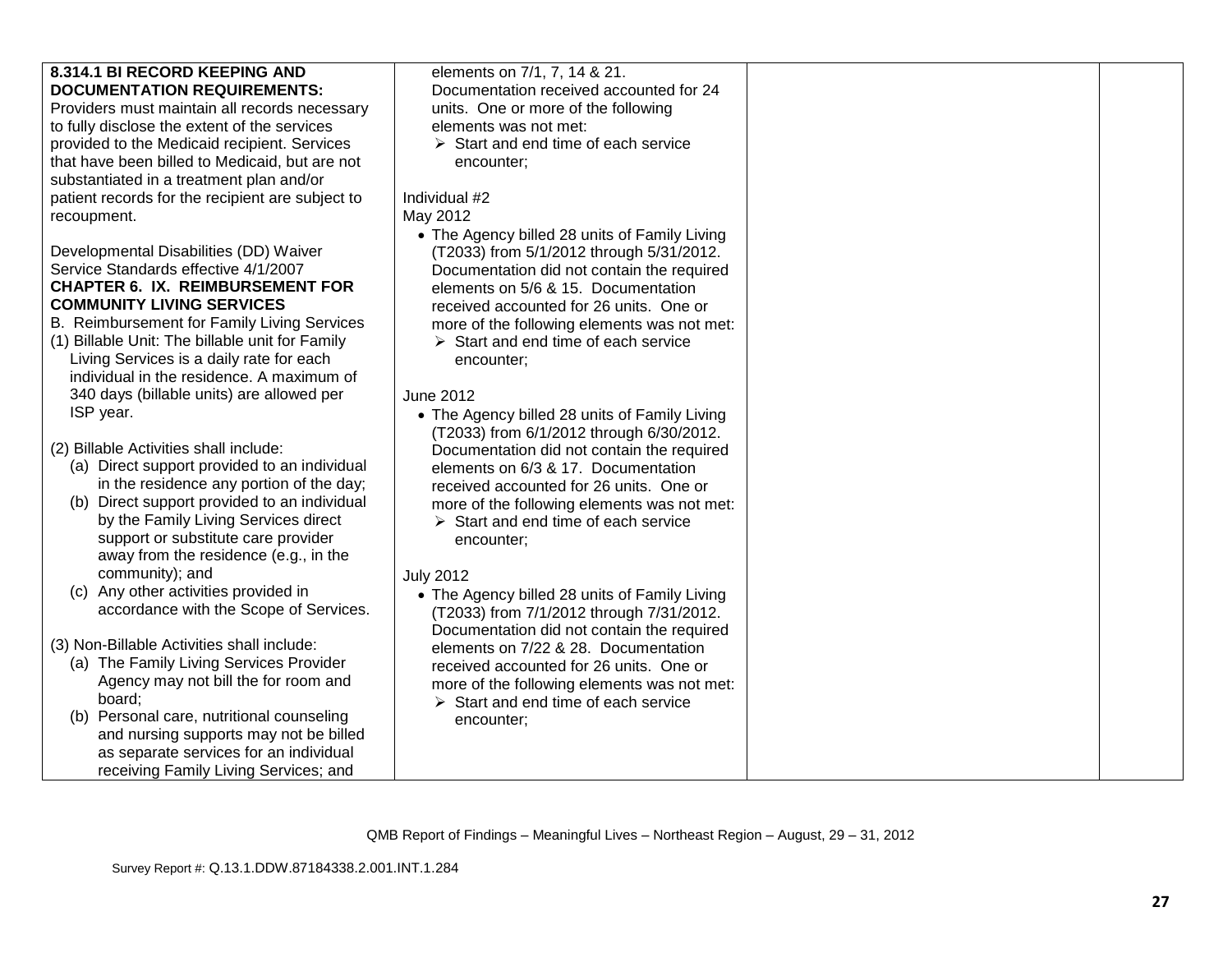| Family Living services may not be<br>(C)         |  |  |
|--------------------------------------------------|--|--|
| billed for the same time period as               |  |  |
| Respite.                                         |  |  |
| (d) The Family Living Services Provider          |  |  |
| Agency may not bill on days when an              |  |  |
| individual is hospitalized or in an              |  |  |
|                                                  |  |  |
| institutional care setting. For this             |  |  |
| purpose a day is counted from one                |  |  |
| midnight to the following midnight.              |  |  |
|                                                  |  |  |
| Developmental Disabilities (DD) Waiver           |  |  |
| Service Standards effective 4/1/2007 -           |  |  |
| <b>Chapter 6 - COMMUNITY LIVING</b>              |  |  |
| <b>SERVICES</b>                                  |  |  |
| III. REQUIREMENTS UNIQUE TO FAMILY               |  |  |
|                                                  |  |  |
| <b>LIVING SERVICES</b>                           |  |  |
| C. Service Limitations. Family Living            |  |  |
| Services cannot be provided in conjunction       |  |  |
| with any other Community Living Service,         |  |  |
|                                                  |  |  |
| Personal Support Service, Private Duty           |  |  |
| Nursing, or Nutritional Counseling. In           |  |  |
| addition, Family Living may not be delivered     |  |  |
| during the same time as respite; therefore, a    |  |  |
| specified deduction to the daily rate for Family |  |  |
| Living shall be made for each unit of respite    |  |  |
| received.                                        |  |  |
|                                                  |  |  |
| Developmental Disabilities (DD) Waiver           |  |  |
| Service Standards effective 4/1/2007 -           |  |  |
|                                                  |  |  |
| <b>DEFINITIONS</b>                               |  |  |
| <b>SUBSTITUTE CARE</b> means the provision of    |  |  |
| family living services by an agency staff or     |  |  |
| subcontractor during a planned/scheduled or      |  |  |
| emergency absence of the direct service          |  |  |
| provider.                                        |  |  |
|                                                  |  |  |
| <b>RESPITE</b> means a support service to allow  |  |  |
| the primary caregiver to take a break from       |  |  |
|                                                  |  |  |
| care giving responsibilities while maintaining   |  |  |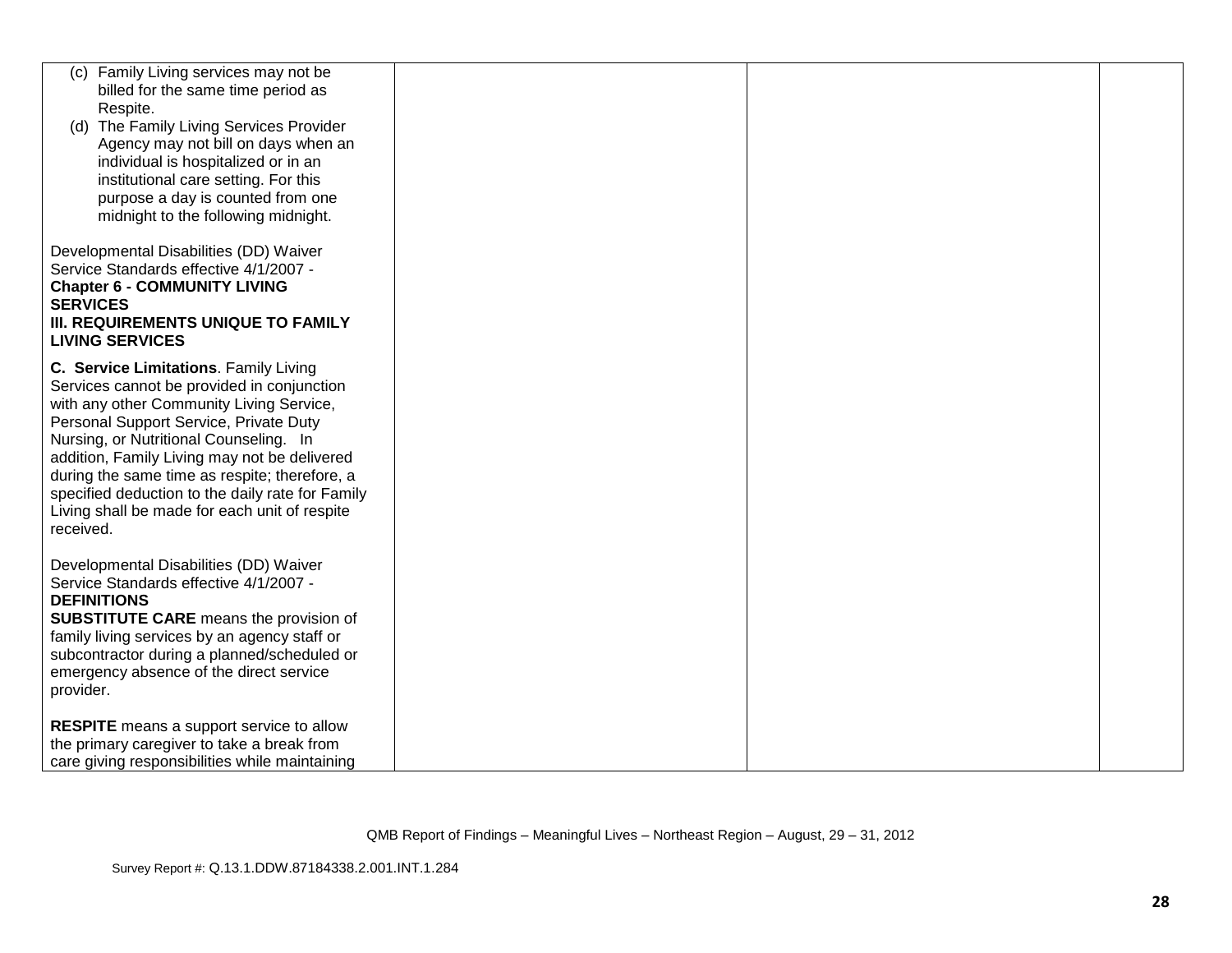| adequate supervision and support to the<br>individual during the absence of the primary<br>caregiver. |  |  |
|-------------------------------------------------------------------------------------------------------|--|--|
|                                                                                                       |  |  |
|                                                                                                       |  |  |
|                                                                                                       |  |  |